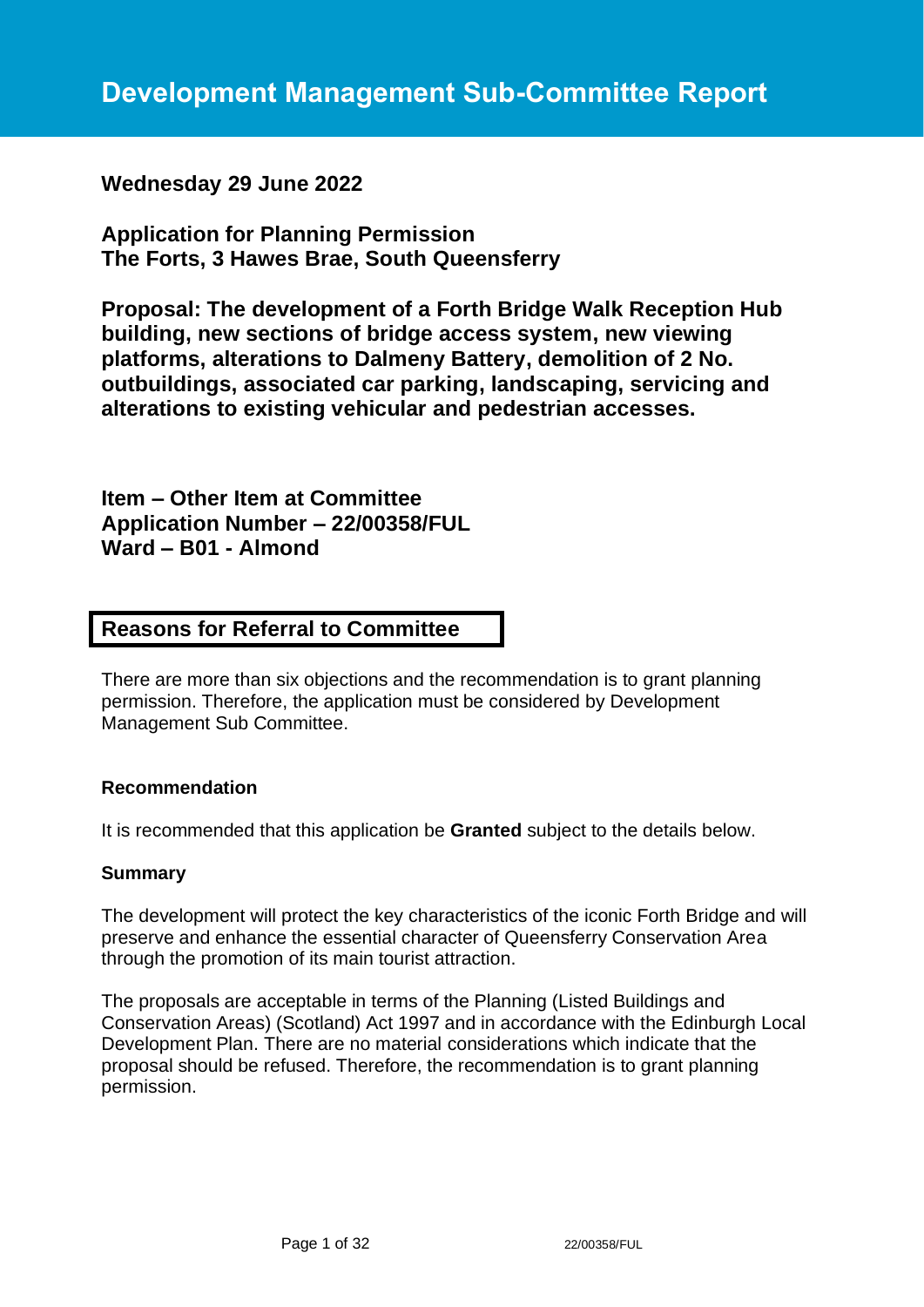# **SECTION A – Application Background**

#### **Site Description**

The site measures 3.48 hectares and comprises the southern section of the Forth Bridge, as far as the top of the first cantilever, and former Network Rail depot site at the south end of the Bridge to the east and west of the approaching viaduct. The land is located on the eastern side of South Queensferry, to the east of the Forth Bridge and to the south of Hawes Brae.

The Forth Bridge is a category A listed building, completed in 1890 (reference LB40370, listed on 18 June 1997.)

UNESCO inscribed the Forth Bridge as a World Heritage Site on 5 July 2015. The bridge has a statement of Outstanding Universal Value and a Management Plan.

Dalmeny Battery, a reinforced concrete coastal defence building, dating from circa 1903, is situated within the eastern section of the former Network Rail depot site and within the garden ground of a modern bungalow known as "The Forts", currently in use as a rented residence. The Battery is category A listed (reference LB52469, listed on 9 May 2018), excluding the engine house, oil store and caretaker's quarters to the east, and boundary railings. There are outbuildings associated with The Forts, including a swimming pool and car port and the extensive garden contains a group of substantial trees in the western section.

Vehicular access to the site is via a single-track road off Hawes Brae (B924) and there are pedestrian accesses from Dalmeny Station, located south of the site, via a woodland path and from Hawes Brae, up a flight of stairs known as Jacob's Ladder. Another footpath links the west of the site to the village centre through Ferry Glen. National Cycle Route 67 crosses through the site to the south of the former depot.

The area under the bridge viaduct comprises hard standing with a secure wire fence and there is an electricity sub-station at the foot of a bridge pier.

The Dalmeny Estate, a Designed Landscape, lies further east beyond the site boundary, (reference GDL00130, added to the inventory 1 July 1987).

The application site is within Queensferry Conservation Area.

## **Description of the Proposal**

The application proposes a bridge walk experience enabling access out onto the Forth Bridge. The supporting infrastructure will include a reception hub, administrative offices, a parking area and improved access and pathways. This scheme is an amendment to the 2019 application which proposed a visitor hub of a different design on the west side of the bridge. The existing access stair onto the maintenance gantry was to be replaced with a new stair and ramp. The current scheme proposes the retention of a small maintenance depot on the former hub site and lesser remodelling of Forts House.

The following key elements are proposed: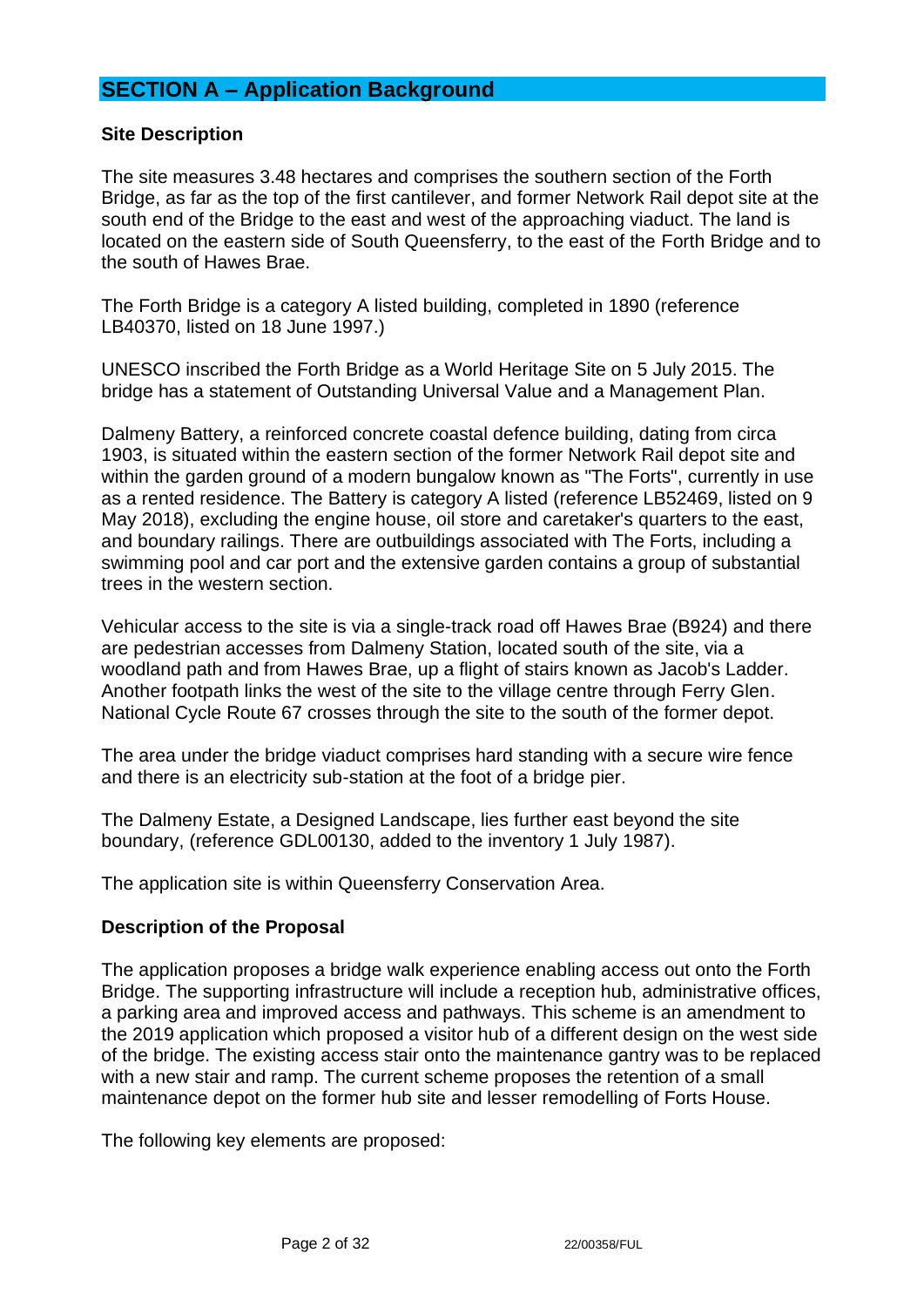## Bridge walk and access

The existing stair accessing the maintenance walkway within the steelwork of the Forth Bridge will be adapted to connect with a new metal gantry with perforated metal balustrading. This gantry will form the access to the bridge walk from the new hub building. The alterations to the existing stair involve the removal of part of the lowest flight, the extension of the existing landings and installation of a perforated metal safety screen.

A new stair will be erected up the east side of the Jubilee Tower connecting visitors onto the access track leading to the top of the first cantilever. Four overbridge structures will be installed over key cross-member structures of the bridge and two additional platforms will provide a continuous walkway.

Two new viewing platforms will be installed at either end of the top of the first cantilever to allow clear views across to the north and south. Each platform will measure approximately seven metres by six metres. Visitors will walk up the eastern side of the bridge and down the western side, descending at Jubilee Pier.

The stairs, open-grid walkways and platforms and supporting structures will be manufactured in galvanised steel with GRP handrails and kickboards.

A parallel application has been submitted for listed building consent to install a bridge access system on the Forth Bridge and a steel mesh capping to the Dalmeny Battery (application reference 22/00360/LBC).

#### Dalmeny Battery

The Dalmeny Battery will remain in situ and as a key part of the landscape proposals for the reception hub building. To make the structure safe for visitors, a steel mesh capping is proposed over open sections of the structure to replace the existing wire mesh and interpretive signs will be installed. The previous application proposed glazed capping.

#### Reception hub building

This new building will be located to the east of the Forth Bridge piers on land currently used as a Network Rail maintenance depot. The proposed structure is a long, single storey, contemporary style pavilion with black-stained larch clad elevations with large, glazed sections and a twin-pitched roof finished in profiled aluminium. A terrace with a retaining wall will be located at the north end and plant will be contained within the south end of the hub. Photovoltaic panels will be contained within the roof valley.

#### Office building

The Forts dwelling, to the east of the new hub, will be converted into office space for staff. Minor external alterations are proposed, including repainting the existing white rendered walls in a dark grey shade and installing an access ramp and windcatchers on the roof. The previous application proposed the removal of the conservatory along the front of the building.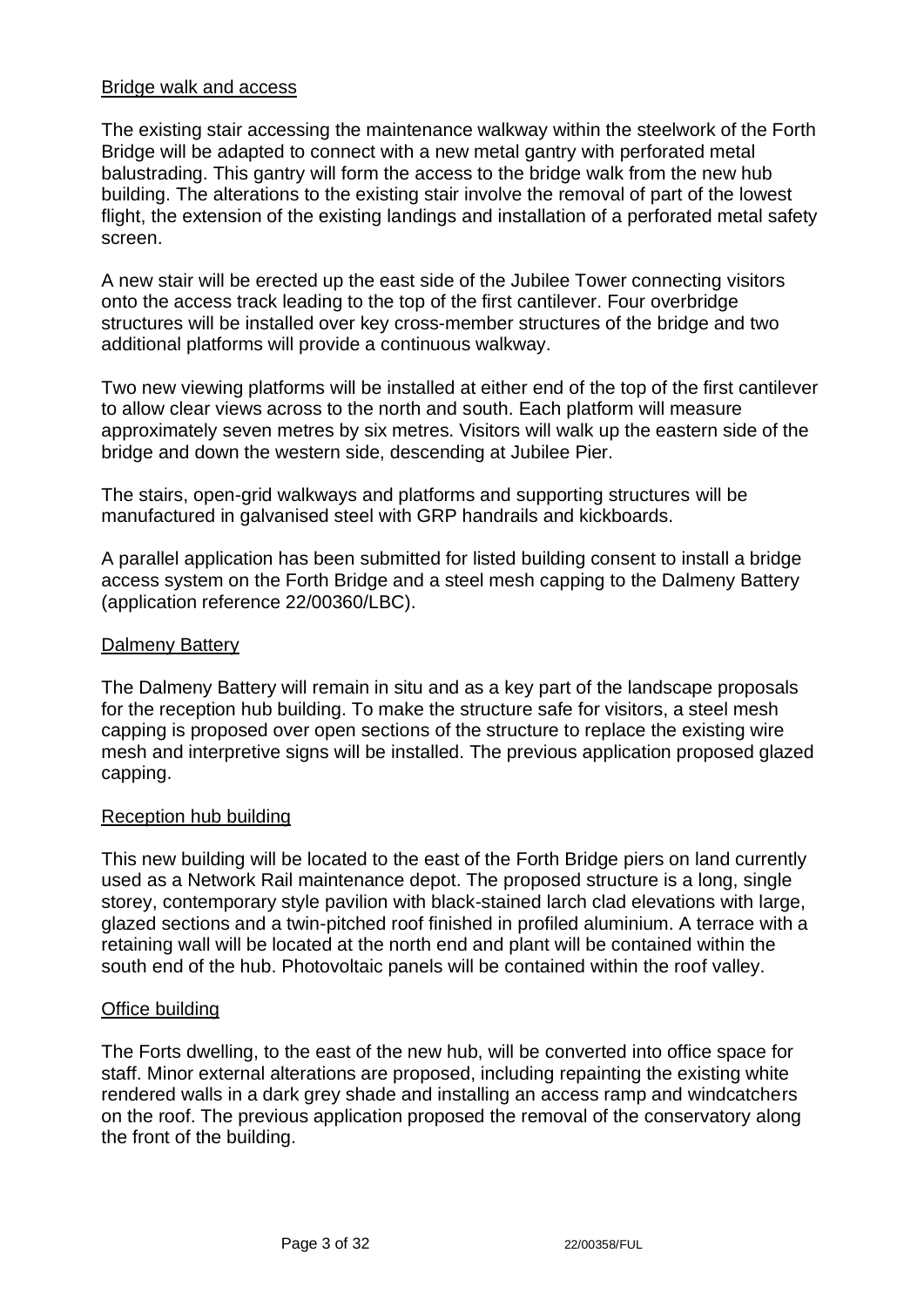Two of the four existing outbuildings will be retained and upgraded to provide equipment storage and drying areas.

A parallel application has been submitted for conservation area consent to demolish the existing swimming pool and car port within the garden grounds (application reference 22/00359/CON).

#### Pedestrian/cycle access and path links

A new stepped access path 1.5 metres wide will be formed from the west platform of Dalmeny Rail Station down the embankment to connect with the existing woodland path running parallel to Ashburnham Loan. After a short distance, the path will run approximately two to three metres to the east of the existing path. The redundant section of the current path will be removed and planted up with woodland and understory species.

The upgraded path will connect with the existing access path from Ashburnham Loan which leads down steps to the core path/national cycle route. The existing stepped bridge over the core path leading to the reception hub site will be replaced with a new level bridge and the existing steps to the core path will be replaced with new steps with a cycle gutter. A new three-metre-wide shared cycle/footpath will lead from the core path/national cycle route to the hub building and existing access road.

A new pedestrian walkway will be formed directly below the Forth Bridge to connect with Hawes Brae. The proposed structure is zigzag in plan and of steel construction with landing platforms.

#### Vehicle access and parking

The existing single-track access from the B924 (Hawes Brae) will be widened with passing places and resurfaced with porous asphalt. A barrier system will be installed to restrict access to the car park.

A total of 56 car parking spaces will be provided: 38 in the new parking area to the south of Dalmeny Battery, including 15 spaces with electric vehicle charging points and three accessible spaces, and the remaining spaces for staff use within the curtilage of The Forts.

A total of 29 cycle parking spaces - 19 short stay and 10 long stay, will be provided in the form of racks below the bridge to the west of the reception hub and staff spaces close to the office.

#### Tree works and landscaping

A survey of 587 trees across the site has been undertaken. Of these trees, around 115 trees will be removed to facilitate the proposals. 180 new trees will be planted within the core development area and existing woodland areas.

The hard surfacing will be a mix of reinforced gravel and grass and asphalt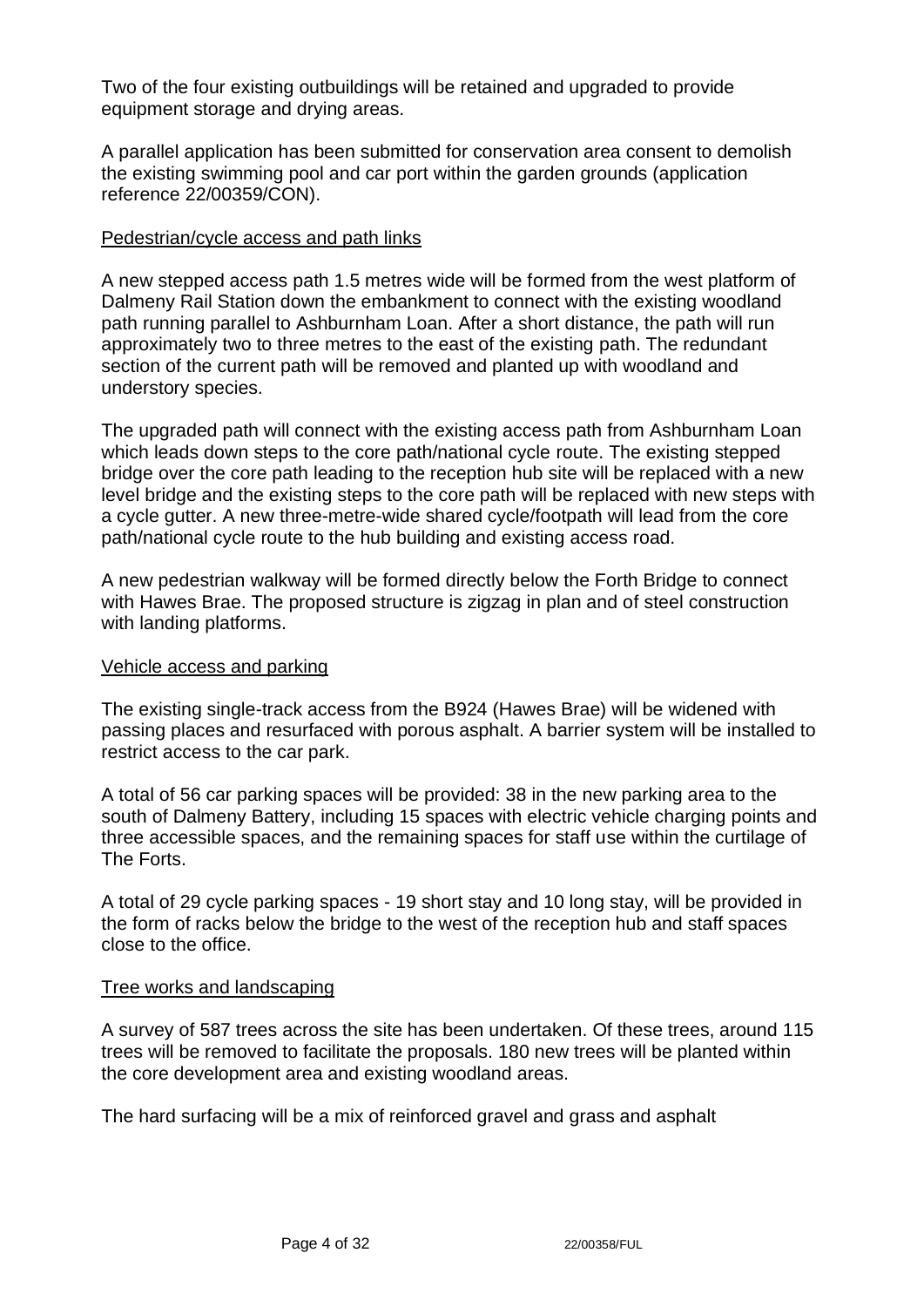# **Operation**

The experience will operate for pre-booked visits only and no walk-up tickets will be available. The attraction will be promoted as a rail-based visitor experience and the proposals focus on enhancing connections to Dalmeny Railway Station.

The hours of operation will be between 08:00 and 22:00 and no more than 15 people at a time will access the bridge walk, with up to four groups heading out per hour. The experience will take around three hours to complete, so there will be a maximum of 12 groups accessing the facility simultaneously. There will be a maximum of 540 visitors per day, equating to 36 bridge climbs.

Visitors will arrive and check in at the reception hub, then receive a briefing and safety equipment before assembling on the departure terrace where they will be harnessed to a continuous secure wire, then led through a secure gate onto the new bridge access stair.

## **Supporting Information**

- PAC Report;
- Heritage Statement;
- Planning Supporting Statement;
- Design and Access Statement;
- Landscape Visual Impact Analysis;
- S1 Sustainability Form;
- Surface Water Management Plan;
- Flood Risk Assessment;
- Geotechnical Desk Study;
- Acoustic Assessment;
- Archaeology Desk Based Assessment;
- Transport Statement;
- Tree Survey Report;
- Tree and Woodland Management Plan;
- Preliminary Ecological Appraisal;
- Habitat Regulation Appraisal and
- Bat Survey Report.

## **Relevant Site History**

19/02357/PAN The Forts 3 Hawes Brae South Queensferry EH30 9TE Proposed development of reception centre and bridge access system with associated car parking, landscaping and servicing and alterations to existing pedestrian and vehicular access. Pre-application Consultation approved. 3 June 2019

19/04116/FUL Forth Rail Bridge Hawes Brae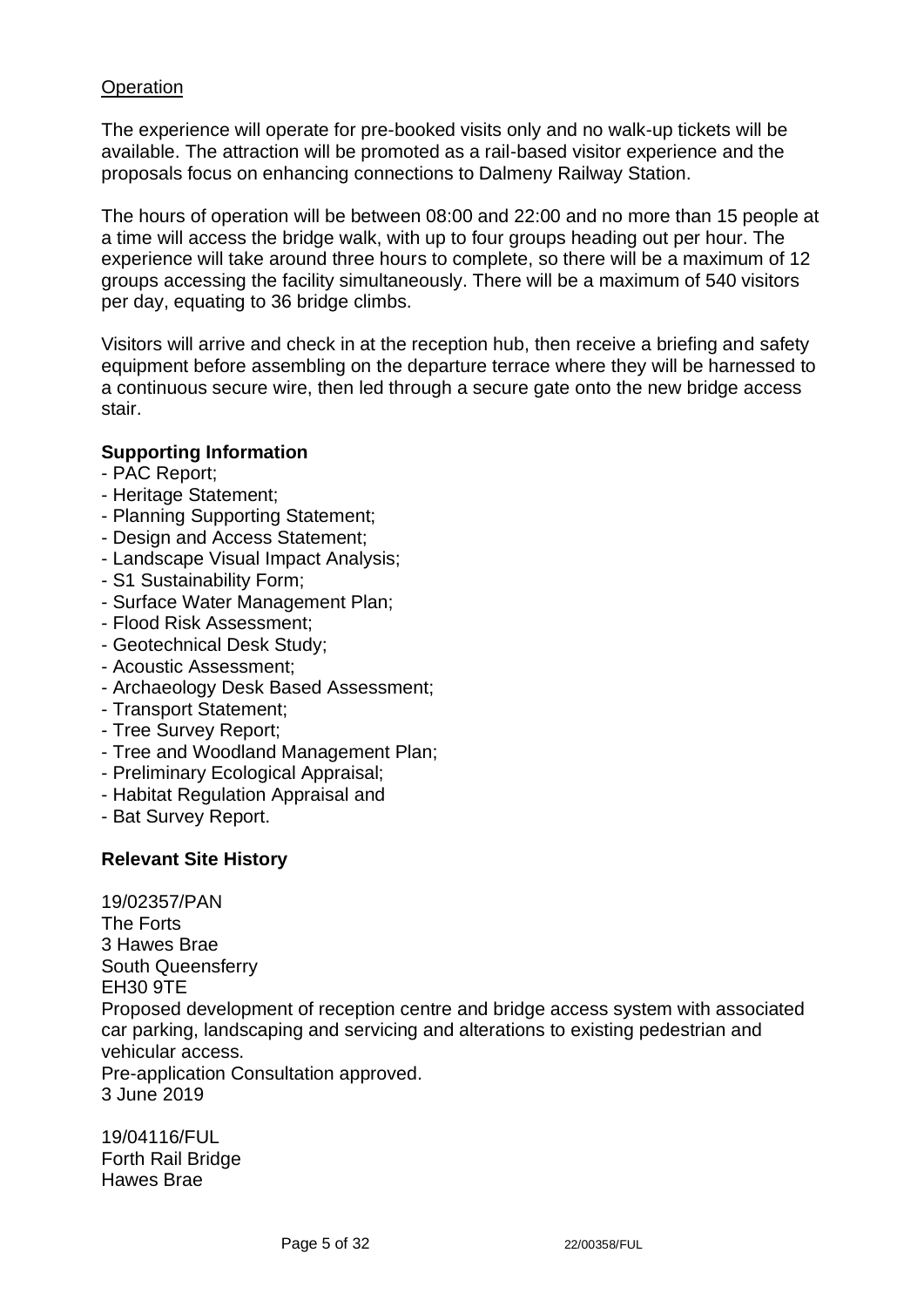South Queensferry

Development of a Forth Bridge Walk Reception Centre; new sections of bridge access system; new viewing platforms; associated car parking; landscaping; servicing and alterations to existing vehicular and pedestrian accesses. (as amended) **Granted** 6 April 2020

19/04118/LBC Forth Rail Bridge Hawes Brae South Queensferry

Installation of bridge access system on Forth Bridge and installation of glazed capping to Dalmeny Battery **Granted** 6 April 2020

19/04117/CON Forth Rail Bridge Hawes Brae South Queensferry

To demolish 2x ancillary buildings of residential property to make way for proposed development of Forth Bridge Experience **Granted** 6 April 2020

21/04153/PAN The Forts 3 Hawes Brae South Queensferry EH30 9TE Proposed development of reception centre and bridge access system with associated car parking, landscaping and servicing, alterations to existing pedestrian and vehicular access and retention of operational land for maintenance purposes. Pre-application Consultation approved. 24 August 2021

# **Other Relevant Site History**

Appeal (reference PPA-230-2312) against Condition 17 (provision of no more than 39 car parking spaces) of planning permission reference 19/04116/FUL upheld on 17 August 2020.

## **Pre-Application process**

Pre-application discussions took place on this application.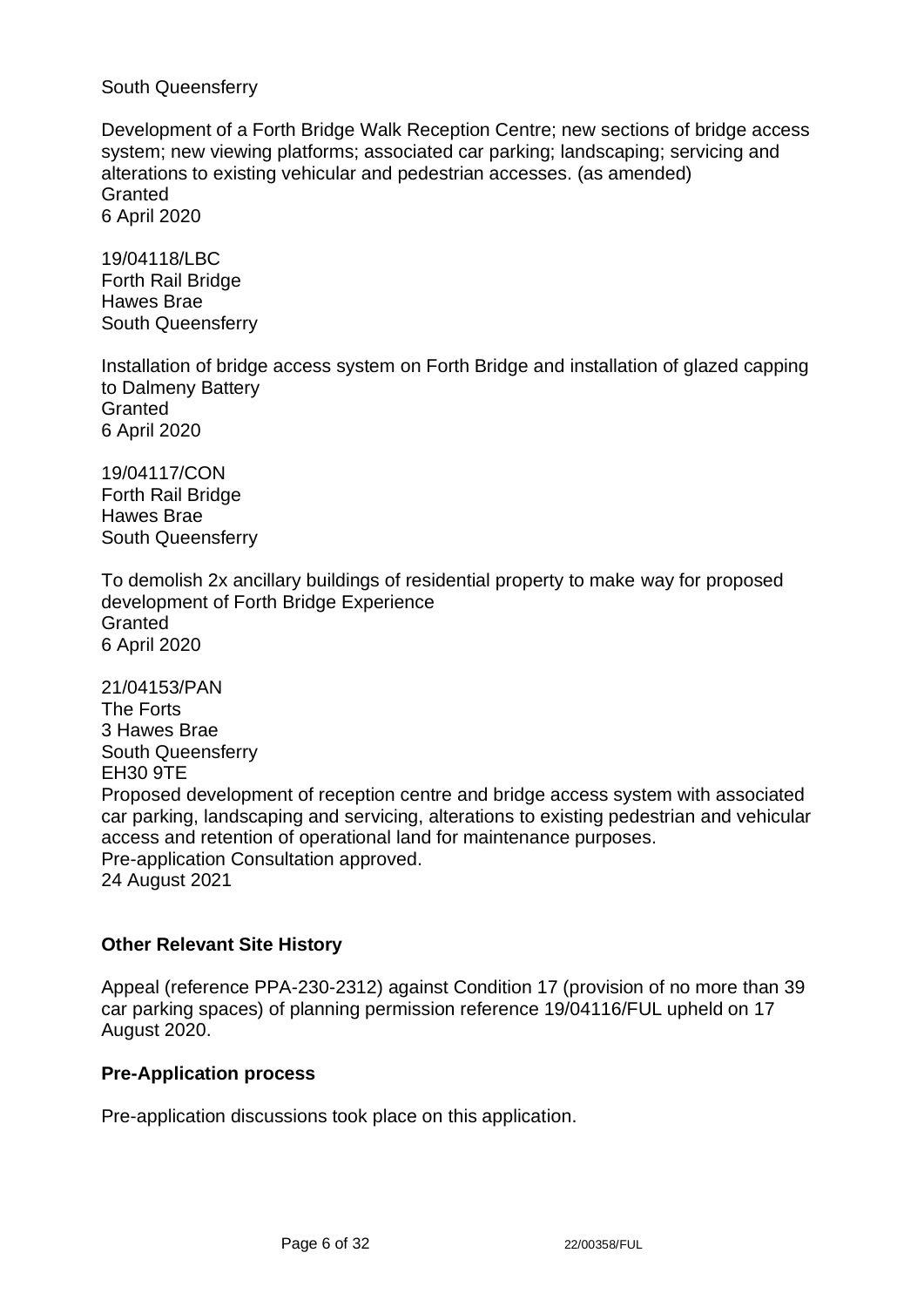# **Consultation Engagement**

Transportation Planning

Environmental Protection

Edinburgh Airport

Flood Planning

Archaeologist

Outdoor Sport and Learning

Lothian and Borders Badger Group

Cyclists' Touring Club (CTC) Scotland

Historic Environment Scotland

Fife Council

River Forth Fisheries

Network Rail

Police Scotland

**NatureScot** 

Scottish Rights of Way

Queensferry and District Community Council

Refer to Appendix 1 for a summary of the consultation response.

## **Publicity and Public Engagement**

**Date of Neighbour Notification:** 1 February 2022 **Date of Renotification of Neighbour Notification:** Not Applicable **Press Publication Date(s):** 11 February 2022; **Site Notices Date(s):** 8 February 2022; **Number of Contributors: 12**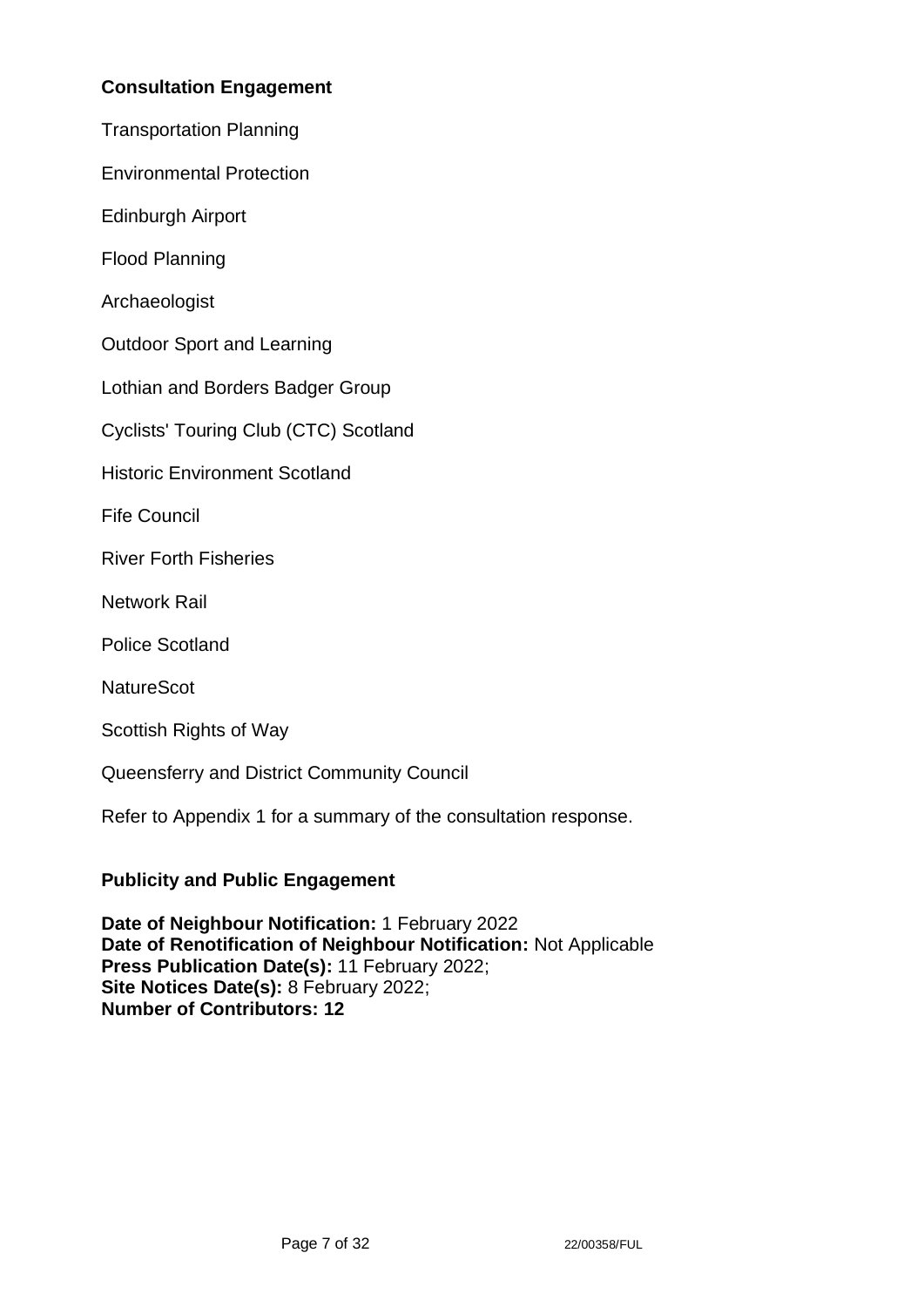# **Section B - Assessment**

# **Determining Issues**

Due to the proposals relating to a listed building(s) and being within a conservation area, this report will first consider the proposals in terms of Sections 59 and 64 of the Planning (Listed Buildings and Conservation Areas) (Scotland) Act 1997 (the "1997 Heritage Act"):

- a) Is there a strong presumption against granting planning permission due to the proposals:
	- (i) harming the listed building or its setting? or
	- (ii) conflicting with the objective of preserving or enhancing the character or appearance of the conservation area?
- b) If the strong presumption against granting planning permission is engaged, are there any significant public interest advantages of the development which can only be delivered at the scheme's proposed location that are sufficient to outweigh it?

This report will then consider the proposed development under Sections 25 and 37 of the Town and Country Planning (Scotland) Act 1997 (the 1997 Act):

If the proposal is in accordance with the development plan the determination should be to grant planning permission unless material considerations indicate otherwise?

If the proposal is not in accordance with the development plan the determination should be refuse planning permission unless material considerations indicate otherwise?

In the assessment of material considerations this report will consider:

- − the Scottish Planning Policy presumption in favour of sustainable development, which is a significant material consideration due to the development plan being over 5 years old;
- − equalities and human rights;
- − public representations and
- any other identified material considerations.

## **Assessment**

To address these determining issues, it needs to be considered whether:

## **a) The proposals harm the listed building and its setting?**

Section 59 (1) of the Planning (Listed Building and Conservation Areas) (Scotland) Act 1997 states:

*"In considering whether to grant planning permission for development which affects a listed building or its setting, a planning authority or the Secretary of State, as the case may be, shall have special regard to the desirability of preserving the building or its setting or any features of special architectural or historic interest which it possesses."*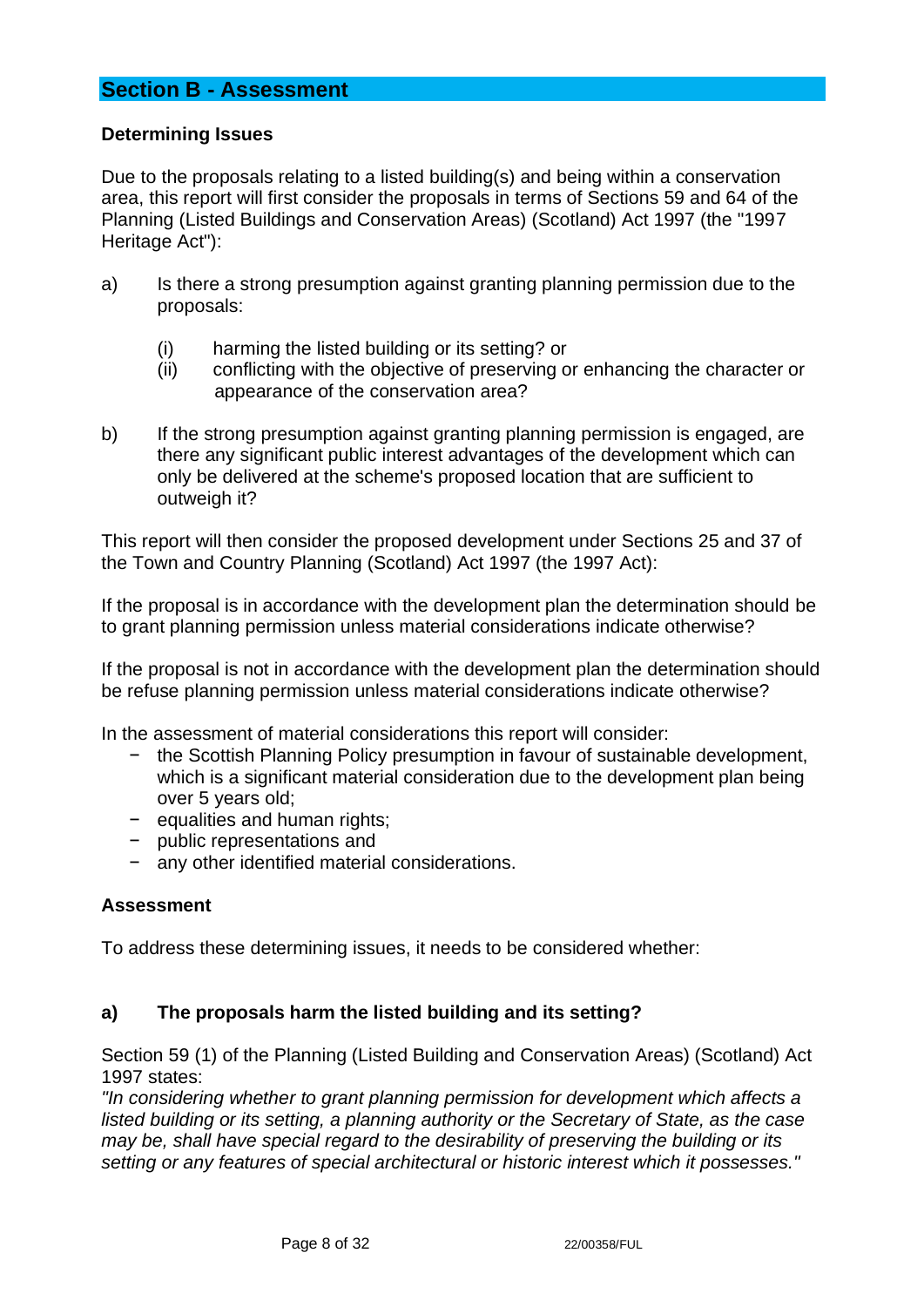The following HES guidance is relevant in the determination of this application:

- − Managing Change: Engineering Structures;
- − Managing Change: Setting and
- − Managing Change: World Heritage

#### Forth Bridge

This category A listed structure is internationally acclaimed as one of the most ambitious and successful engineering achievements of the 19th century due to its exceptional bridge span and scale for a steel structure. The bridge has a distinctive cantilevered design and russet colour, making the Forth Bridge Scotland's most instantly recognisable industrial landmark and a symbol of national identity.

The proposed development is a commercial venture which will encourage people to interact with the structure of the Forth Bridge and enjoy spectacular views from the top, not dissimilar to the visitor experiences at the Eiffel Tower in Paris or Tower Bridge in London, which are also UNESCO World Heritage Sites. The development proposes minimal intervention on the listed structure.

The Forth Bridge is exceptionally large in scale and has a maximum of around 80 people working on its structure at any one time, in addition to trains crossing. The impact of a group of tourists (maximum 15 at a time) climbing up the southern span will have no detrimental impact on its function or appearance. For the most part, the visitors will be unseen within the complex steel spans.

The proposed walkways and platforms are relatively small in scale and will be inconspicuous against the large bridge trusses. The new stair proposed up the east side of the Jubilee Tower is an extension of the existing stair and will be constructed in the same materials and style, so it will not have any significant visual impact against the granite pier. The supporting steelwork will be bolted or clamped onto the historic structure and any fixings will reuse existing rivet holes rather than drilling new holes, wherever possible.

The proposed alterations and extensions affecting the existing steel access stair from the maintenance compound will have no adverse physical or visual impact on the historic pier.

A condition has been applied to ensure that the specified finishes for the proposed walkways and platforms are appropriate.

The application is supported by a Landscape and Visual Impact Assessment (LVIA) which demonstrates that the proposals will not have a detrimental visual impact on the character of the Forth Bridge.

#### Dalmeny Battery

The proposed upgrading of the Dalmeny Battery is an appropriate and minimal intervention. The proposed steel mesh capping over the open areas will replace the existing wire mesh covering providing a more robust solution that will allow viewing of the structure whilst protecting its interior.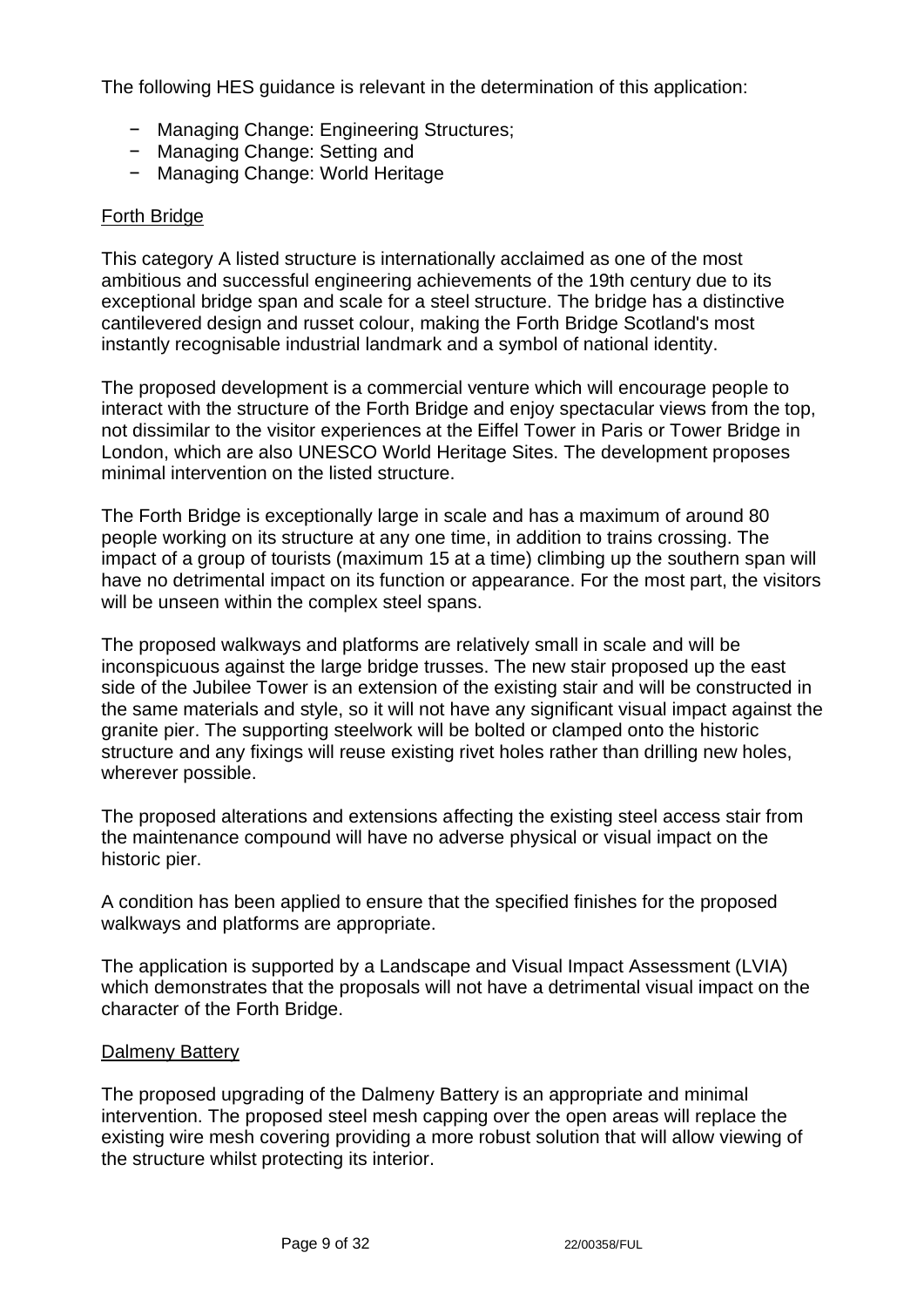A condition has been applied to ensure that the proposed fixtures and finish of the proposed capping are appropriate.

# Setting of Forth Bridge and Dalmeny Battery

The proposed reception hub building is low lying and of appropriate industrial style form, reminiscent of the former timber construction sheds that once occupied the site during the bridge construction. This structure, along with the associated hard and soft landscaping in sympathetic materials and an appropriate level and specification of tree and shrub planting, will have minimal visual impact on the bridge's wider landscape setting and will enhance the current setting of the bridge piers which comprises a rough ground compound with wire security fencing.

The appearance of The Forts' Garden will change from a private garden to a new landscape space and setting for the Dalmeny Battery. This listed structure is currently hidden from public view within in a domestic garden and the proposed setting, comprising a sensitive mix of soft and hard landscaping, will provide a new and appropriate place from which to view this historic military installation.

Whilst the new parking area will be formed to the south of the Battery and not a significant distance away, it will be surfaced in gravel with landscaped edges along the north boundary so the impact on the setting of the listed structure will not be harmful.

# **Conclusion in relation to the listed building**

The proposed interventions to these listed structures are relatively small scale, sensitively designed and reversible so the key characteristics will be preserved. The associated built infrastructure is fitting to the landscaping setting of the Forth Bridge and Dalmeny Battery.

Historic Environment Scotland has raised no objection to the proposals.

The proposals are acceptable in terms of the Planning (Listed Buildings and Conservation Areas) (Scotland) Act 1997 and relevant HES guidance.

# **b) The proposals harm the character or appearance of the conservation area?**

The Queensferry Conservation Area Character Appraisal identifies that *"visitors are a major factor in the town's activity, drawn by views of the bridges and access to the water."*

The Forth Bridge and Forth Road Bridge are the outstanding landmarks of Queensferry Conservation Area, dominating the town and wider area with their sheer scale and presence. However, the bridges are often hidden from view within the enclosure of the High Street, allowing local landmarks to become more evident. The iconic rail bridge is a major tourist attraction, so the development of a visitor experience to promote the education and enjoyment of the bridge's industrial heritage is in keeping with the character of the conservation area. The inherent features of Queensferry are derived from its topography and historical use as a point to cross the River Forth. The proposed bridge experience will allow tourists to experience views of Queensferry village, including its topography, from the highest point of the bridge.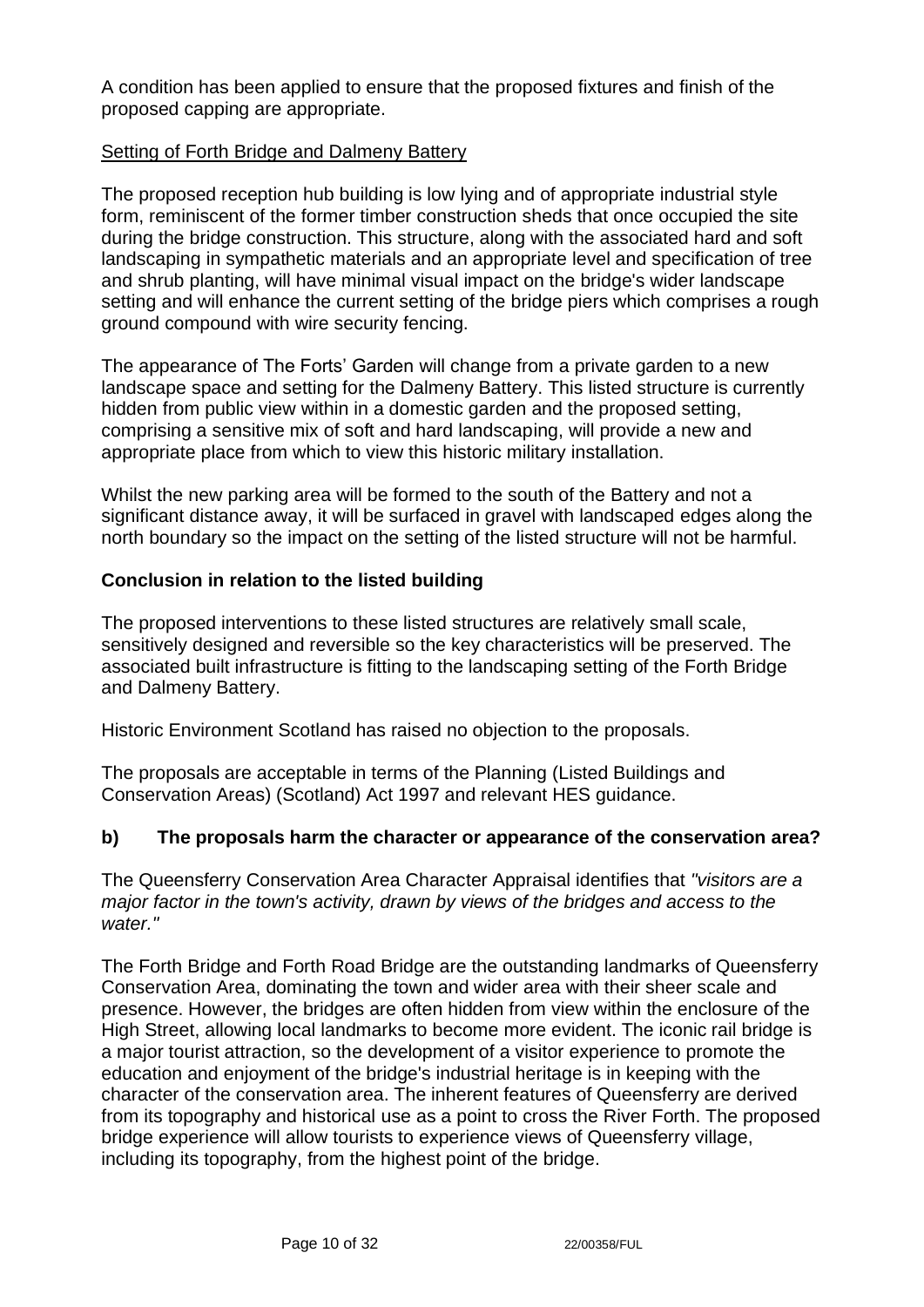The location for this development at the south-west edge of the conservation area within an open space below the bridge piers and extending westwards is appropriate. The reception hub will be sited on a former railway maintenance site associated with the history of the Forth Bridge construction and the new building will sit unobtrusively within this section whilst upgrading a relatively unused hard cored site. The removal of the security fence around this area will visually incorporate the site into the public realm which includes the existing woodland paths and national cycle route.

The Dalmeny Battery will also be brought into the public realm from being within a private garden, allowing public appreciation of this historic military installation.

The proposed conversion of The Forts dwelling house to office use is appropriate to the semi-commercial character of this part of Queensferry Conservation Area, as many villas in this locality have changed use to hotels and public houses. The two outbuildings to be demolished are modern, comprising a single storey, red brick constructed, flat-roofed building housing a swimming pool and a single storey, steel framed, car port with a polycarbonate roof. Neither of these structures is of any historic or architectural significance and make a neutral contribution to the character of the conservation area, so their removal is acceptable in principle to form an access road to the staff office and public car park. Part of the swimming pool site to the east of the Dalmeny Battery will be soft landscaped, so an appropriate balance of hard and soft landscaping will be retained. The upgrading of the house and remaining outbuildings will make a positive contribution to this site.

As regards its landscape character, Queensferry Conservation Area has an abundance of open space with a variety of roles and qualities. Woodland and landscape amenity spaces are significant elements of the character of Queensferry, enclosing the historic core and providing visual breaks between contrasting areas.

The proposed development includes careful woodland management of the site to mitigate the interventions required to create the new/upgraded pathways from Dalmeny Station down to Hawes Brae and Ferry Glen to assist with accessibility.

Where possible trees will be retained, especially boundary trees which are a key feature in the conservation area. A certain percentage of the trees are in a poor condition or lesser specimens, so a level of woodland maintenance would be required in any case. Whilst the loss of a significant number of trees within the garden of the Forts dwelling to accommodate car parking is unavoidable, the overall replacement planting plan is appropriate to the landscape character of each specific area of the development site in terms of the siting of trees and species proposed, including establishing a fitting setting for the Dalmeny Battery.

The hard and soft landscaping materials proposed respect the semi-rural character of the site, with areas of lawn and shrub planting focussed around the Battery and reinforced grass and gravel surfaces for the new paths and car park. The use of asphalt for the re-routed woodland path is acceptable, given that this is the existing surface material. Otherwise, asphalt and exposed concrete aggregate is only specified for the main vehicle access routes.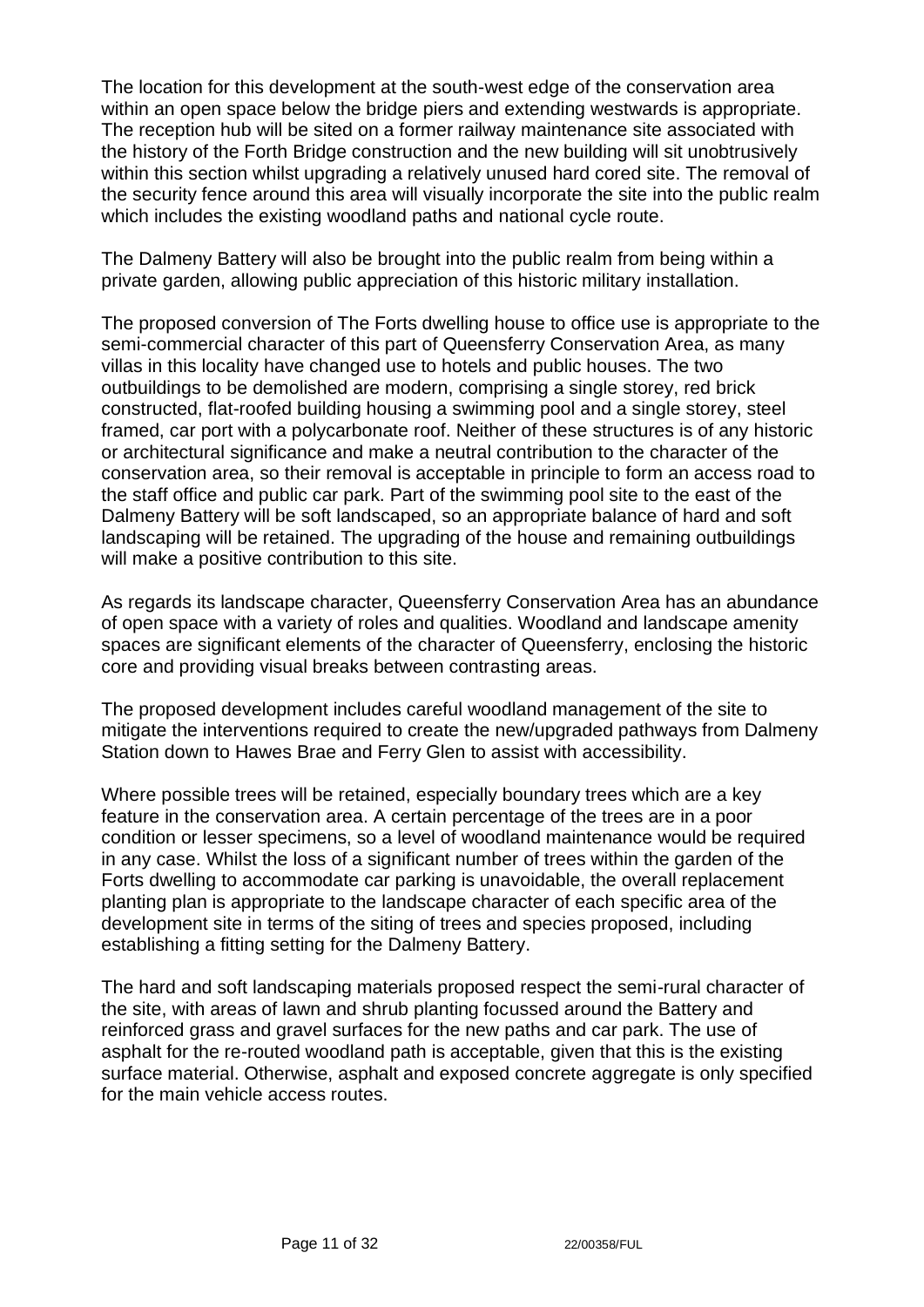Conditions have been applied to ensure that the proposed landscaping is implemented in accordance with the plans submitted and within an acceptable timescale and to check that the proposed finishes for the hard landscaping and new/modified buildings are of appropriately specified.

# **Conclusion in relation to the conservation area**

The development will preserve and enhance the special character and appearance of Queensferry Conservation Area in terms of its tourism role, built heritage and landscape quality.

The proposals are acceptable in terms of the Planning (Listed Buildings and Conservation Areas) (Scotland) Act 1997.

# **c) The proposals comply with the development plan?**

The development plan comprises the Strategic and Local Development Plans. The relevant Edinburgh Local Development Plan 2016 (LDP) policies to be considered are:

- − LDP Delivery Policy Del 1
- − LDP Shopping and Leisure Policy Ret 7
- − LDP Employment Policy Emp 10
- − LDP Environment Policies Env 1, Env 3, Env 4, Env 5, Env 6, Env 7, Env 9, Env 10, Env 16 and Env 21
- − LDP Des 1, Des 3, Des 4, Des 5, Des 6, Des 7 and Des 8
- − LDP Housing Policy 7
- − LDP Transport Policies Tra 1, Tra 2, Tra 3 and Tra 4

The non-statutory 'Listed Buildings and Conservation Area' guidance is a material consideration that is relevant when considering policies Env 3, Env 4 and Env 6.

The 'Edinburgh Design Guidance' is a material consideration that is relevant in the consideration of policies Tra 2, Tra 3 and Tra 4.

The site is located within the Urban Area and Green Belt as designated by the Edinburgh Local Development Plan (LDP).

The LDP supports leisure development in principle which supports Edinburgh's role as a major tourist destination and cultural centre of international importance. The proposed visitor experience is therefore acceptable in principle.

The section of site to the east of the bridge piers containing the Dalmeny Battery and The Forts is within the Green Belt. Policy Env 10 only permits development on green belt land which does not detract from the landscape quality and/or rural character of the area.

A significant area of this section of the site is occupied by a railway maintenance compound and residential property, so the site is semi-brownfield in nature. The proposed development will fulfil the criteria of Policy Env 10 by preserving and enhancing the landscape setting of the area in a unique recreational/educational use that needs to be on and close to the heritage structure.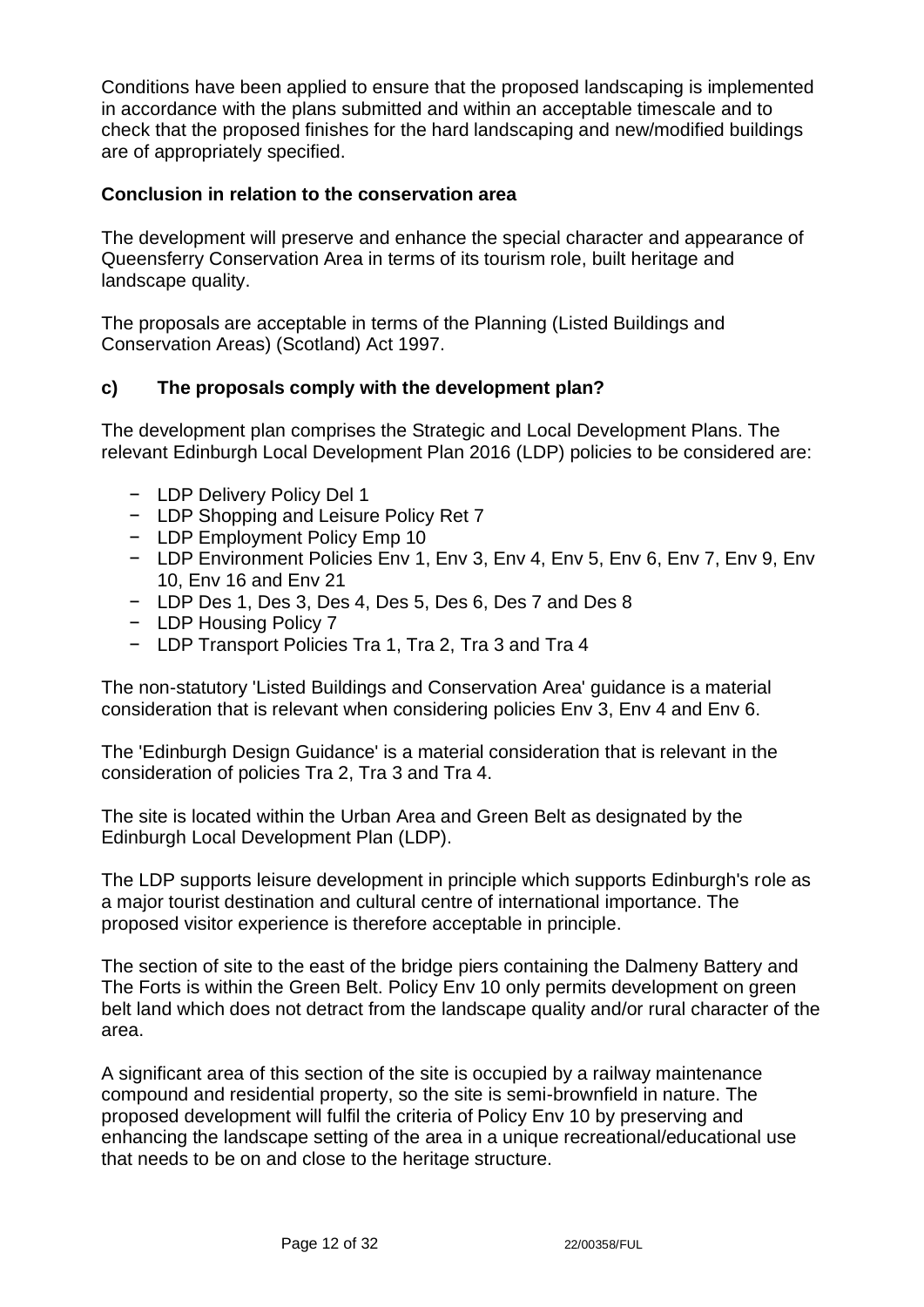Whilst the previous planning permission sited the reception hub on the west side of the bridge, outwith the Green Belt, this location necessitated the provision of a vehicle turning area to the east of the bridge which meant a larger area of hard landscaping overall. The current scheme proposes a new building within green belt land, but the proposed structure is low-lying and linear in form with timber elevations, so it will not occupy a significant percentage of the site area and will sit well against the woodland backdrop.

The LVIA demonstrates that the proposed development can be accommodated within the existing landscape context with negligible impact. Also, the landscape proposals seek to manage the existing vegetation and strengthen the Green Belt boundary through additional tree planting.

The proposed improvements to the foot and cycle path network will provide opportunities for wider access to the site and improved amenity and biodiversity, which will contribute to the wider aim of providing multi-functional green networks.

Policy Ret 7 supports sustainable leisure proposals on the basis of compatibility of use with the surrounding uses, appropriate integration with the physical surroundings and accessibility by a range of transport modes, with focus on car reduction.

The promotion of the Forth Bridge Experience as primarily a rail experience will help to fulfil these policy requirements. Visitors will be encouraged to visit the attraction by rail, accessing the site from the upgraded footpath/cycle path link from Dalmeny Rail Station. The existing footpath also connects directly to the public bus stop on Station Road. The new walkway up the bank of Hawes Brae will provide access from the village centre bus stops. A moderate level of car parking has been provided to avoid an unacceptable level of overspill into the neighbouring residential streets.

The use is acceptable in terms of the surrounding mixed residential and commercial uses. The nature and design of the proposed infrastructure will ensure that noise levels and disruption are kept to acceptable levels in terms of protecting the amenity of the nearby residences.

The development is acceptable in principle and in compliance with LDP Policies Env 10 and Ret 7.

## Character and setting of the listed building

This has been assessed in section a) and the proposals comply with LDP Policies Env 3 and Env 4.

#### Character and appearance of the conservation area

This has been assessed in section b) and the proposals comply with LDP Policies Env 5 and Env 6.

## Outstanding Universal Value of World Heritage Site

Policy Env 1 aims to protect World Heritage Site from development which would harm the qualities which justified their inscription.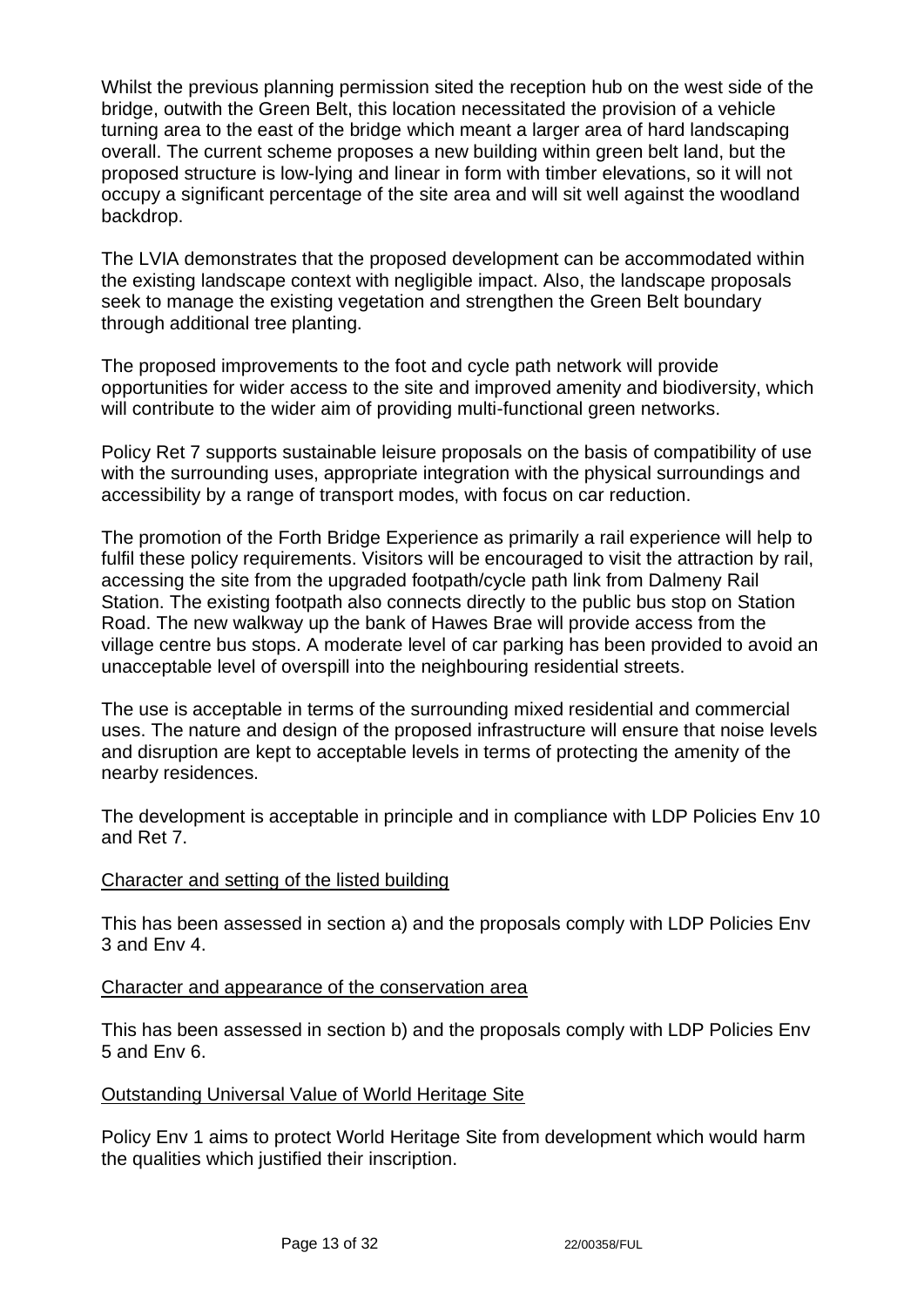The "Statement of Outstanding Universal Value (OUV)" for the Forth Bridge World Heritage Site states:

*"This enormous structure, with its distinctive industrial aesthetic and striking red colour, was conceived and built using advanced civil engineering design principles and construction methods. Innovative in design, materials and scale, the Forth Bridge is an extraordinary and impressive milestone in bridge design and construction during the period when railways came to dominate long-distance land travel."*

The proposed visitor experience will meet with the UNESCO objectives of broadening the understanding of the world's iconic bridges.

The new walkway and viewing platforms, including methods of support, will result in minimal change to the appearance and fabric of the bridge. The added stair around the Jubilee Tower may be seen when approaching Queensferry from the east but is of such small scale that it would not detract from the OUV of the structure.

The proposed infrastructure at ground level will not interrupt any key views of the Forth Bridge. The new reception hub building will be sited discreetly and of sensitive design, so it will have no adverse effect on the unique qualities of the bridge.

The development will have no detrimental impact on the Outstanding Universal Value of the Forth Bridge World Heritage Site, in compliance with LDP Policy Env 1.

#### Sustainability, Design and Sense of Place

The proposed development will create a new distinctive heritage experience and place for visitors and residents to enjoy, in keeping with Policy Des 1. Travelling to the site by sustainable means will be promoted by the rail experience theme and encouraged through new pedestrian and cycle path links within the existing green network.

The existing characteristics and features of the site worthy of retention - the listed structures and their landscape settings and wider woodland area - will be preserved and enhanced in keeping with Policies Env 3 and Env 4. The proposals include new sustainable connections to the railway station and town centre which demonstrates an integrated approach to the development in accordance with the aims of Policy Env 7.

The location of the development and design strategy incorporates the principles of sustainable design and construction, including the reuse of existing structures, in keeping with Policy Env 6. Accessibility, connectivity and water efficiency are also significant elements of the design. The site is close to sustainable transport means, including rail, bus and dedicated cycling and walking routes. Private car journeys will be discouraged, and several electric vehicle charging points will be provided to enable the use of electric cars. The provision of ample cycle parking spaces, along with staff showers in both the hub and office buildings will encourage active travel. Also, the site is located adjacent to National Cycle Route 67 which will be connected to the local paths from Dalmeny Station and Ashburnham Loan and new cycle links will be provided into the west section of the site.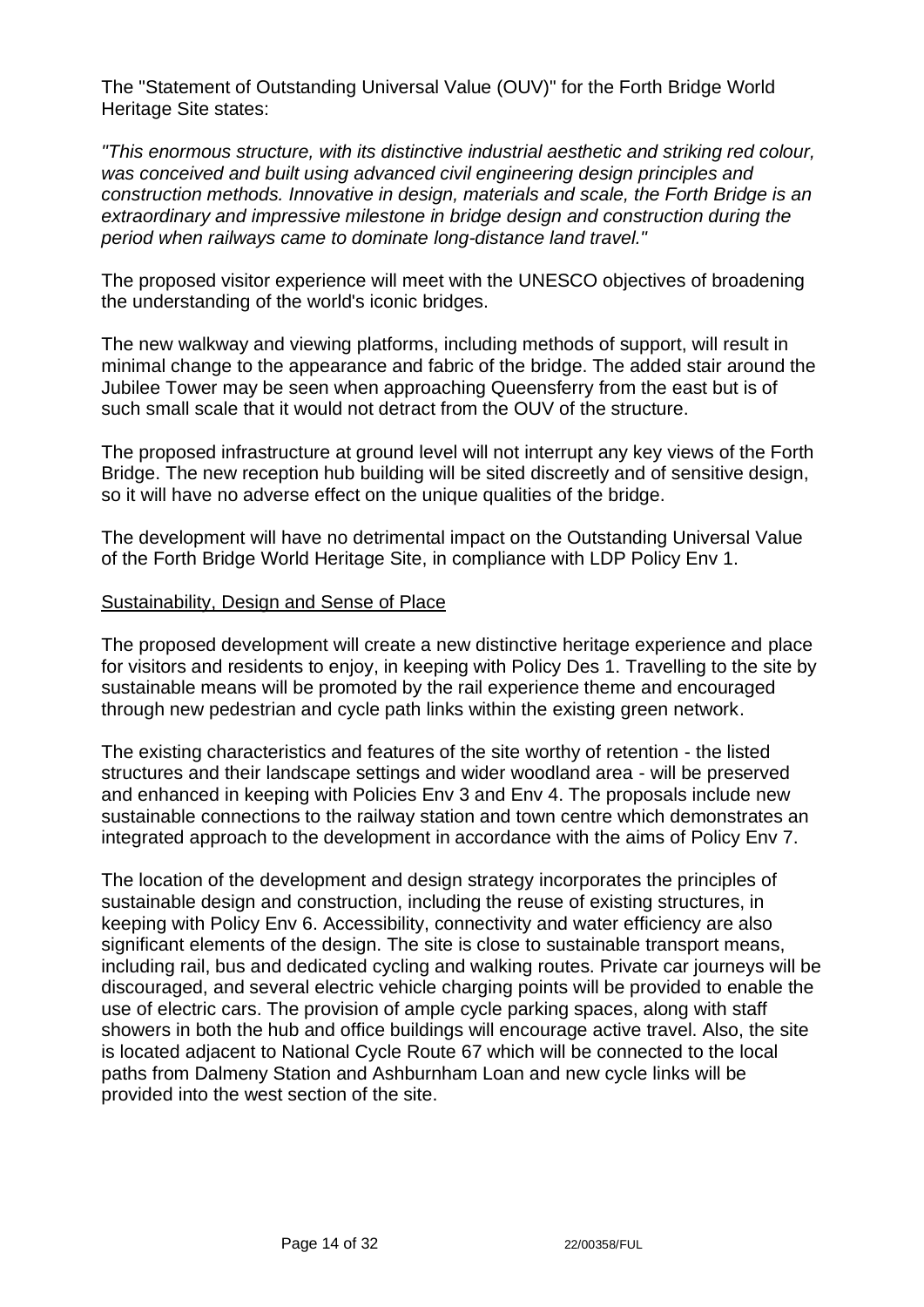The development is likely to generate a certain level of traffic from visitors arriving by private car. The impact on local air quality from car parking movements has not been assessed as the proposed number of car parking spaces is below 100 - the minimum standard to trigger the need for an air quality assessment. However, the average volume of cars at peak time is not considered significant in this location.

The development will meet the current carbon dioxide emissions reduction target by using low and zero carbon generating technologies, including air source heat pumps, PV panels and low energy lighting. Other features of the development that will reduce or minimise environmental resource use and impact are water saving devices, sustainable urban drainage systems (SUDS), including permeable paving and filter drains, and provision for the separation and collection of recyclable waste.

In terms of construction materials, recycled aggregates will be used as sub-base across the landscaping of the site and the proposed materials for the reception hub building are sustainable. The condition applied regarding materials includes the requirement for information on source.

In conclusion, the design of the development is based on a strong sustainable concept which draws upon the positive characteristics of the site and surrounding area and creates a new sense of place, in compliance with LDP Policies Des 1, Des 3, Des 4, Des 6, Des 7 and Des 8.

#### Archaeological remains

The site lies within an area of considerable archaeological significance in terms of its 20th century military history and railway heritage and location within an area that was the focus for prehistoric occupation and burial dated to the 9th millennium BC.

Accordingly, a condition has been applied to ensure that a programme of archaeological work is undertaken to ensure that any significant archaeological remains are conserved appropriately, in compliance with Policy Env 9.

#### Residential amenity

Policy Hou 7 aims to protect predominately residential areas from non-compatible uses which would affect the living conditions of residents.

#### Noise

The nearest residences to the development, in order of proximity, are on Ashburnham Loan to the south-west and Bankhead Grove to the south. Both are separated from the application site by the core path/cycle route which follows a former railway line with woodland banking. The houses on Ashburnham Loan have the added buffer of the main railway line and woodland edge on its west side.

The existing conditions entail a degree of noise from the railway and people using the core path/cycle route and local path running to the west of the railway line. In addition, the fenced off area in the west section of the site is occasionally used by Network Rail as a maintenance compound.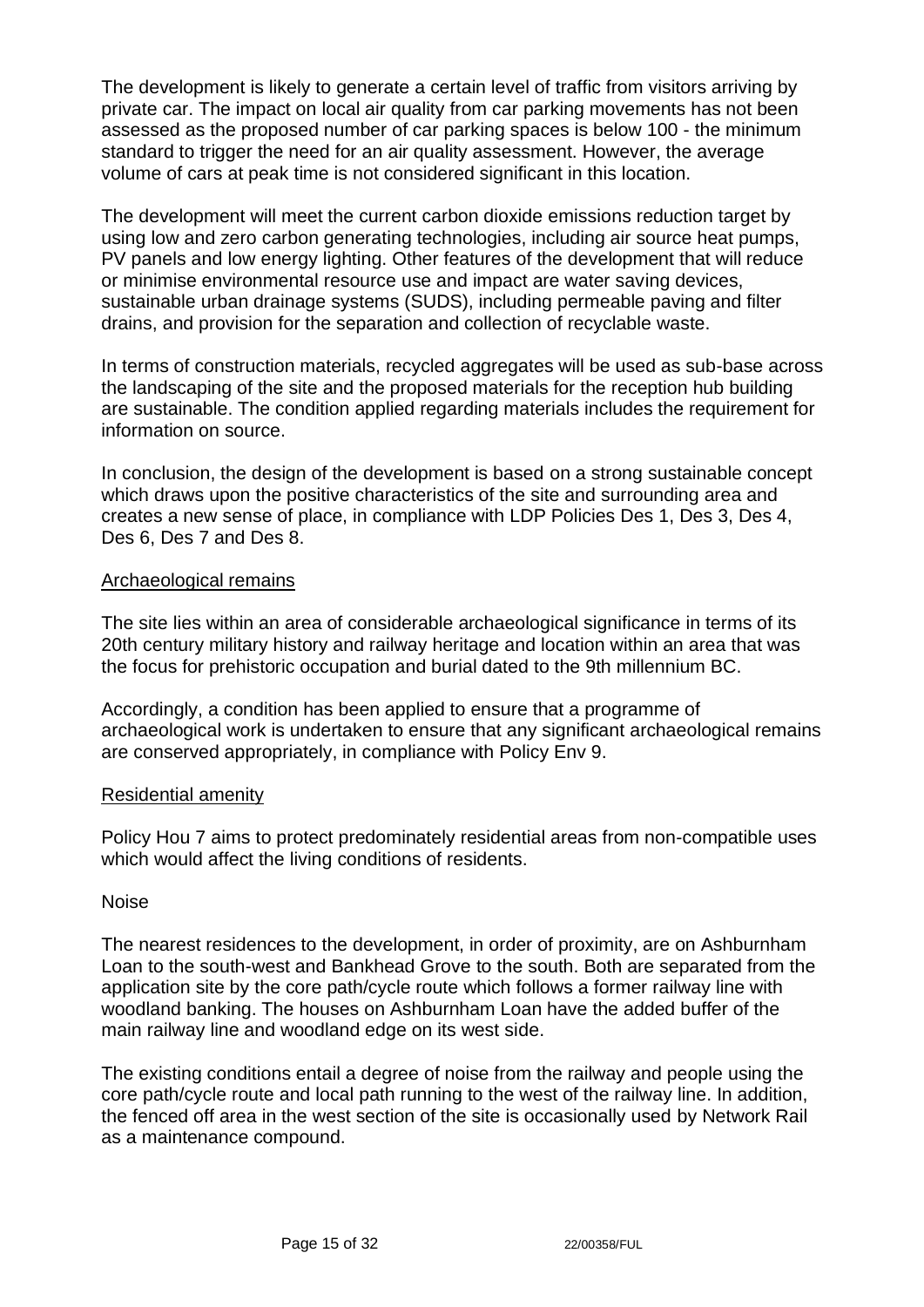Whilst the proposed development will generate a certain level of noise due to the concentration of people on the site and greater use of the pedestrian/cycle paths, any increase in noise is not likely to be significant due to the existing conditions and substantial landscape buffers between the houses and paths/site. Also, the number of visitors at any one time will be restricted due to the operational model of pre-booked visits only and limited numbers on the bridge walk at any one time. The associated hub building will only be for visitors to the Bridge Walk Experience rather than a general visitor centre attraction and there will no private functions or late night events at the premises. A condition has been attached to control hours of operation to between 08:00 and 22:00 as an added safeguard.

Environmental Protection has advised that the proposed level of plant associated with the development will have no significant impact on the existing noise levels in the area.

In terms of noise from cars arriving at the development, vehicular access will be from the existing access off Hawes Brae at the east end of the site and the car park will be in the middle of the site. These areas are isolated from the surrounding residential properties. This also applies to the new staff office which will replace a residential use with a commercial use.

The existing Rights of Way through the site connecting Queensferry promenade to the station will be upgraded and signposted as part of the proposals and are likely to intensify in use as a result, but without any adverse impact on neighbouring amenity.

As regards the wider effects of additional car movement generated by the development, the Transport Statement sets out ways in which this will be managed. The new attraction will be promoted as a primarily rail experience to encourage travel by train and any visitors arriving by car will be provided with a time-selected parking space on site. Whilst a certain increase in car movements as a result of the development is inevitable, these measures will ensure that this increase will not be detrimental to the general amenity of Queensferry's residents.

## **Overlooking**

A key concern of the closest residents to the development is the potential for overlooking from the new stair access to the bridge walkways. In the current scheme, the reception hub is sited on the east side of the bridge piers and the departure terrace is on the north side of the hub building. The new stair connection to the walkway will be an extension of the existing maintenance stair that runs up the north side of one of the bridge piers. This is a significant distance from the nearest dwelling and sight of any of the houses on Ashburnham Loan will be blocked by the bridge pier.

A further concern of residents on the east side of Ashburnham Loan is privacy due to the loss of parts of the existing landscape cover along the railway embankment due to the upgrading of the footpath from Dalmeny Station. A temporary loss of sections of the landscape buffer is unavoidable, but new planting along the boundary with Ashburnham Loan along the route of the original footpath will resolve this issue in the short and longer term. The new trees will be a mix of feathered and semi mature trees planted at around two metres in height to ensure that a visual barrier that will not leave residents exposed to overlooking from the path will be provided at the outset until the trees grow and form a denser screen.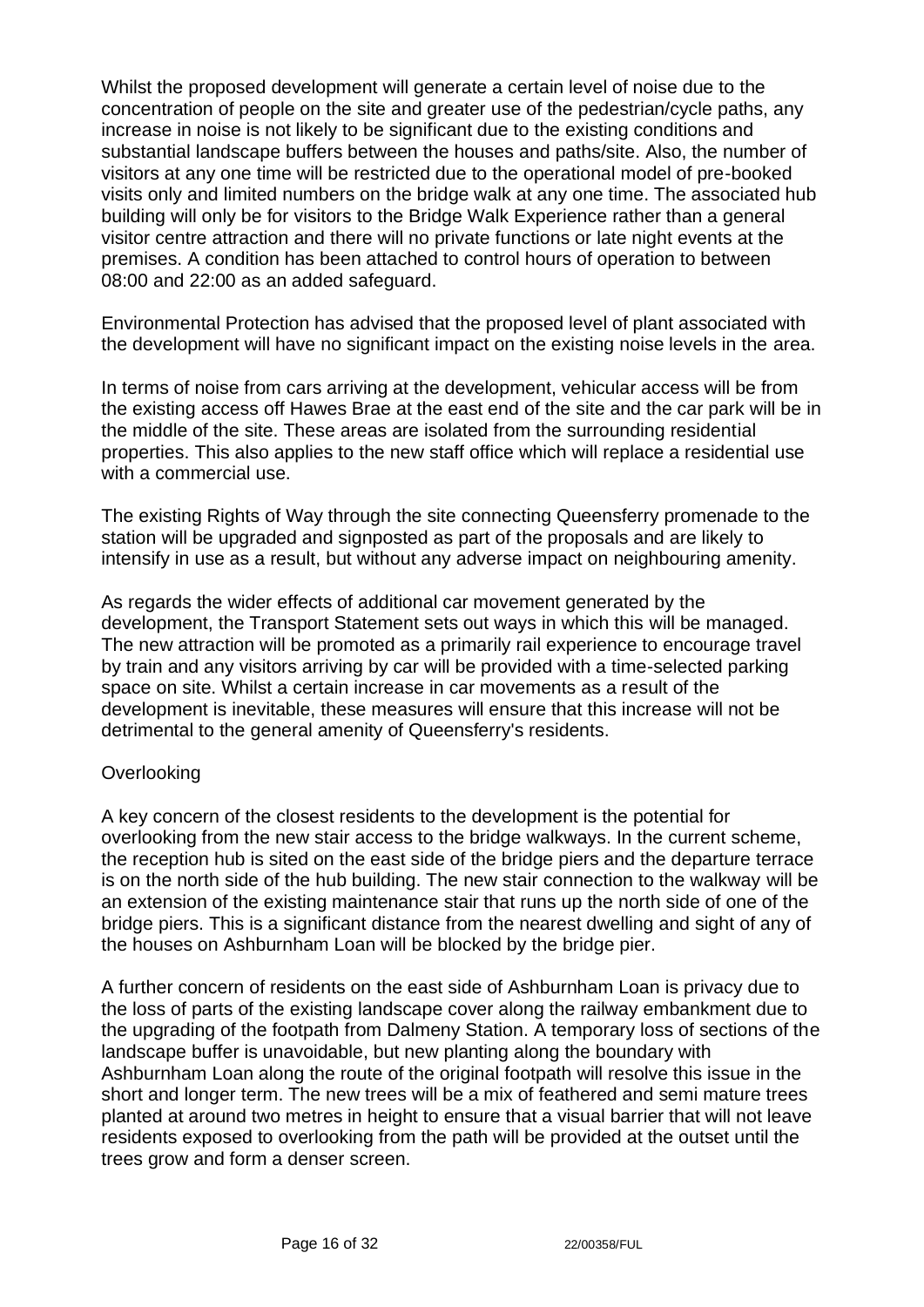# Lighting

The applicant has submitted a lighting plan which will provides for low level sensitive lighting of the facility to protects the heritage value of the site and local biodiversity. This lighting plan has regard for nearby residents through careful orientation of the lighting and level of illumination to ensure that light pollution from the development does not cause disturbance.

## Community Safety

The proposals will ensure the safety and security of its visitors and surveillance over the footpaths and cycle routes will be increased.

In conclusion, the development will have no significant adverse impact on neighbouring residential amenity, in compliance with LDP Policy Des 5.

## Parking, road safety and infrastructure

Policy Tra 1 encourages major travel generating development to be located close to sustainable modes of transport.

In terms of sustainable transport, the site is located on a main north-south railway line and there are frequent local services between Edinburgh and Fife that stop at Dalmeny Station. There is also a regular bus service from Edinburgh to Queensferry (No. 43 Lothian County) that stops at Dalmeny Station. The station is close to the development site and already within easy walking and cycling distance. However, the new link from the east side of the station platform to the woodland footpath and improved access from this path to the national cycle route, along with new cycle links to the new reception hub, will provide shorter and safer routes. The new pedestrian walkway with resting platforms up the bank of Hawes Brae will provide an additional and less arduous direct route for those able to use stairs, as the existing steps to the east ('Jacob's Ladder') are very steep and continuous.

# Parking

The scheme has been assessed against policies Tra 2 on private car parking and Tra 3 on private cycle parking. Any parking provision should comply with Tra 4 and the standards set out in the Edinburgh Design Guidance and incorporated within the scheme.

South Queensferry lies within Zone 3 (the areas of the city with the lowest accessibility to public transport) and there is no specific parking standard that applies to a development of this unique nature. In this case, the proposed parking provision should be informed by the predicted number of visitors, mode share analysis and site wide access management strategy.

The proposed 56 car spaces, which include 15 spaces with electric vehicle charging points and three accessible spaces, is in line with the Reporter's decision to uphold the appeal against the condition on the previous planning application (reference 19/04116/FUL) that restricted the number of spaces to 39 to encourage sustainable travel to the development (appeal reference PPA-230-2312).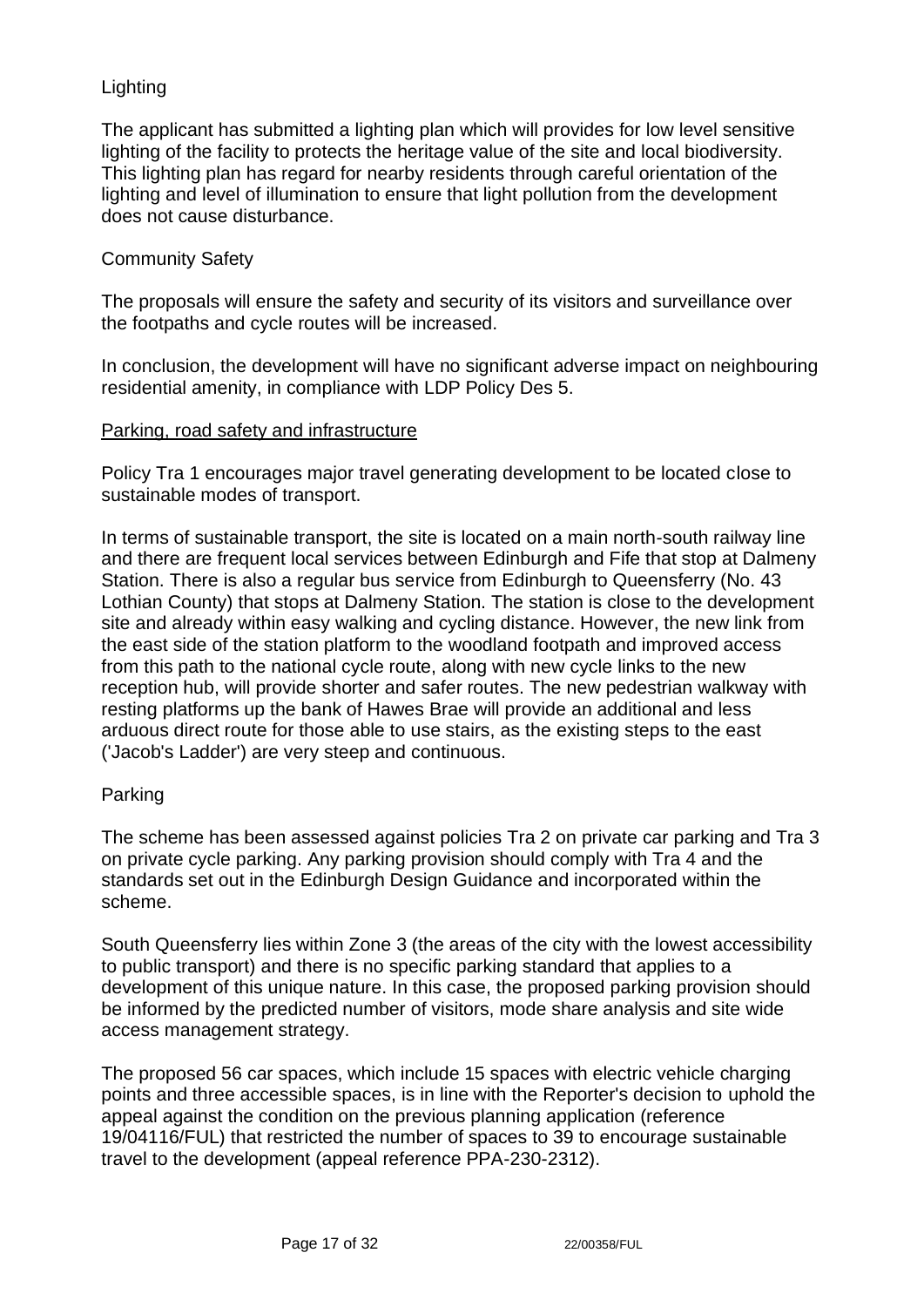The Reporter concluded that the appellant's suggested modification of the condition to stipulate a maximum of 57 spaces was a reasonable compromise which would balance the need to encourage sustainable travel whilst avoiding any significant adverse impact on the amenity of neighbouring residents through on-street parking around the site.

There have been no significant changes to the frequency of trains stopping at Dalmeny Station or buses to the Queensferry harbour area since the appeal decision was issued, so the level of parking proposed remains appropriate. The access management strategy is also the same as previously proposed involving a barrier-controlled vehicular entrance, with visitor access limited to pre-booked, timed slots.

The provision of 29 cycle parking spaces distributed and located appropriately with a mix of short and long stay will encourage active travel to the site and a condition has been applied to ensure that the proposed specifications are in accordance with the design standards as set out in the Edinburgh Design Guidelines.

Concerns have been raised regarding the provision of cycle gutters only alongside the new steps to the core path/national cycle route which could result in cycle/pedestrian conflict on the steps and limit access to those with no mobility impairments and riding electric bikes. Whilst a fuller ramp would improve accessibility, this would result in a greater loss of a landscape cover which would be detrimental to the amenity of the nearest residents to the site. Also, the upgraded footpath link from Dalmeny Station will be approximately one metre in width, so cyclists should remain dismounted from the station platform to the national cycle path to avoid cycle/pedestrian conflict.

An informative has been applied recommending that the applicant develops a Travel Plan as a further way to promote journeys by public transport and active means.

## Road Safety

Vehicular access to the site will be via the existing access off Hawes Brae serving The Forts dwelling and maintenance compound used by Network Rail. The Road Safety Audit carried out on the access junction demonstrates that, by removing some obstructions, an adequate visibility splay can be achieved. Priority will be given to vehicles accessing the site and passing places will be formed.

High quality, well sign-posted linkages to the site from the surrounding public and active travel facilities will be provided and this will contribute to a safe road environment, along with the proposed single track access route with passing places.

Concerns have been raised about additional traffic entering the Queensferry network causing congestion and car parking problems, particularly around Dalmeny Railway Station and in Station Road. Visitors accessing the attraction by car will be allotted a time slot and access to the car park will be via a controlled barrier system, so the development should not create any significant additional car parking problems in the village, including the neighbouring residential streets. The implications of the one-way traffic system now in operation on the High Street have been factored into the assessment of the possible effects of any additional traffic generated.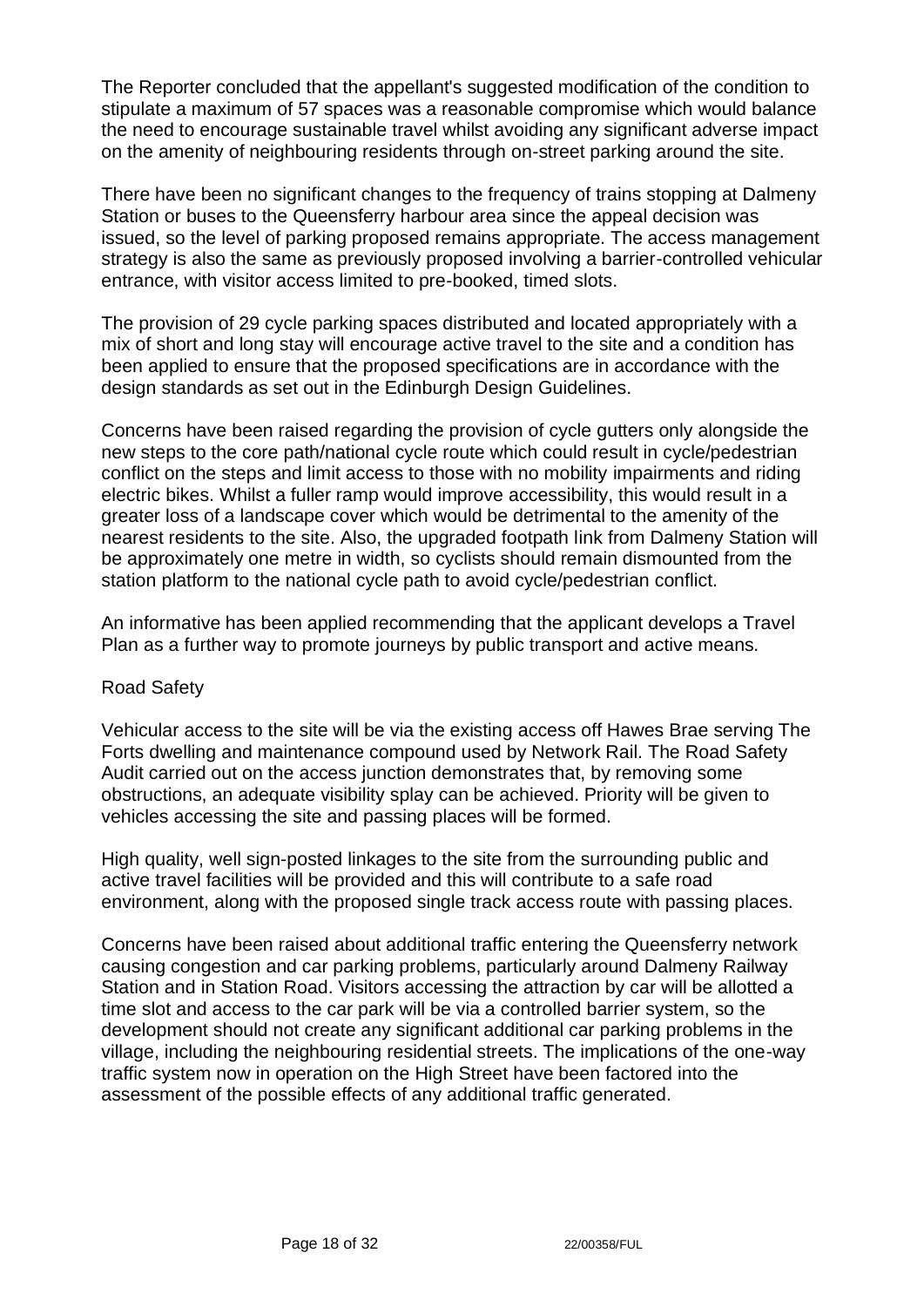#### **Infrastructure**

The Roads Authority has requested financial contributions to improve pedestrian and road safety on Hawes Brae as follows:

- − £2,000 to progress a suitable order to introduce waiting and loading restrictions; and
- − £2,000 to promote a suitable order to introduce a 30pmh speed limit.

An informative has been added to secure these contributions through a legal agreement.

In conclusion, the development complies with Policies Tra 1, Tra 2, Tra 3 and Tra 4 and will have no detrimental impact on road safety or infrastructure.

## Flooding

The application is supported by a Flood Risk Assessment and a Surface Water Management Plan.

The main risk to the site is from pluvial flooding with some potential for ground water run-off from the neighbouring field.

The site is currently 60% hard standing. Although the existing pond within The Forts' garden will be filled in, the proposals include increased porous surface drainage and filter drains on site. This approach was proposed in the 2019 application (reference 19/04116/FUL) and was accepted by SEPA and Flood Planning. There has been no change to the level of flood risk since this application was approved, so the flood mitigation measures proposed in this application are acceptable.

Scottish Water has confirmed that there is available capacity for surface and foul water in the water/wastewater network to deal with the likely demands of the development.

The proposals will not result in increased flood risk for the site being developed or for the surrounding area, in compliance with Policy Env 21.

## Trees

Policy Env 12 aims to protect trees or woodland worthy of retention unless necessary for good arboricultural reasons and requires replacement planting of appropriate species and numbers where removal is acceptable to accommodate development.

The Tree Survey was carried out in May 2019 and was reviewed in December 2021, resulting in updated proposals for tree removal and management. Out of 587 trees across the site, around 115 trees will be removed to facilitate the proposals, 20 of which are dead, dying or dangerous, including as a result of Ash dieback and the condition of a number of the other trees to be felled is 'fair'. This is ten less trees to be felled than proposed in the previous planning application (reference 19/04116/FUL)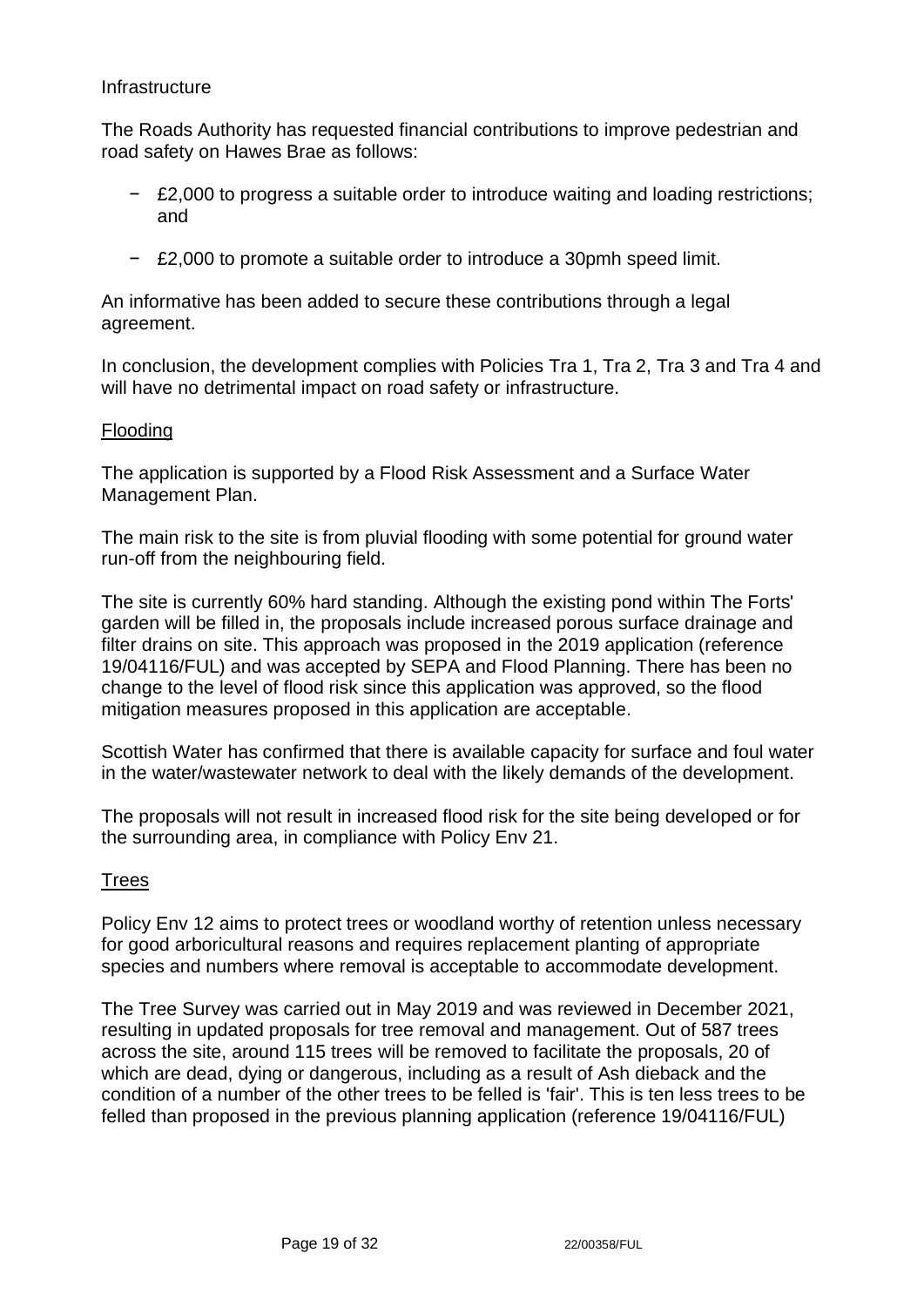The loss of trees within the site is regrettable but is required to ensure good connectivity to the reception hub building from Dalmeny Station and Queensferry and will be mitigated through the planting of around 180 new trees within the core development area and existing woodland areas.

The overall character of the site and woodland as a whole needs to be considered rather than focusing on individual specimens. Key boundary planting will be retained and any areas of clearances for access/path upgrading will be replaced with appropriate species and growth that will provide an instant level of cover until fuller coverage is achieved as these trees mature. New trees will be planted on the open lawn spaces to the east and south-west of Dalmeny Battery to integrate the new landscape into the existing woodland and provide shelter to the open spaces and enclosure to the office building. Trees will also be planted to the east and west of the new car park to provide screening. The decision to remove the two monkey puzzle trees on The Forts' lawn area was reached due to their potential mature size and close proximity to the Dalmeny Battery and also as these species would not present the best setting for the listed structure within the new landscape. The surrounding vegetation, beds and pathways around the Battery and landform around will be reshaped to achieve a more appropriate setting, hence the proposed removal these two trees.

The general planting palette highlights varieties with rich seasonal colour, that will reflect the russet hue of the Forth Bridge, comprising native and more ornamental broadleaf trees. Feathered and multi-stem trees will predominate over clear stem varieties to ensure an appropriate level of coverage from the outset of planting.

A condition has been applied to ensure that the proposed landscaping is implemented in accordance with the plans submitted and within an acceptable timescale.

In conclusion, the proposed tree removal and new planting is in is accordance with Policy Env 12.

#### Biodiversity and protected species

The application site lies within 20km of four European Designated Sites, the nearest being the Firth of Forth Special Protection Area and Ramsar wetlands site. The implications of the proposed development on these designations have been assessed in a detailed Habitat Regulation Appraisal submitted with the application. This work was carried out in consultation with NatureScot and concludes that the proposals will not adversely affect the integrity of the Special Protection Areas.

In response to the recommendations of the report, the applicant has submitted detailed planting proposals which aim to enhance local biodiversity. In addition, the Woodland Management Plan aims to ensure adequate tree canopy cover is achieved across the site and will be actively monitored and managed for the first ten years following completion of the development. The smaller trees proposed for the shaded and steep embankments will allow for easier future management of the woodland whilst supporting native wildlife.

Subject to the submission of a detailed Construction Environmental Management Plan (CEMP) to ensure careful management of the wildlife and habitats on the site, the proposals have the potential to improve biodiversity on the site in the long term.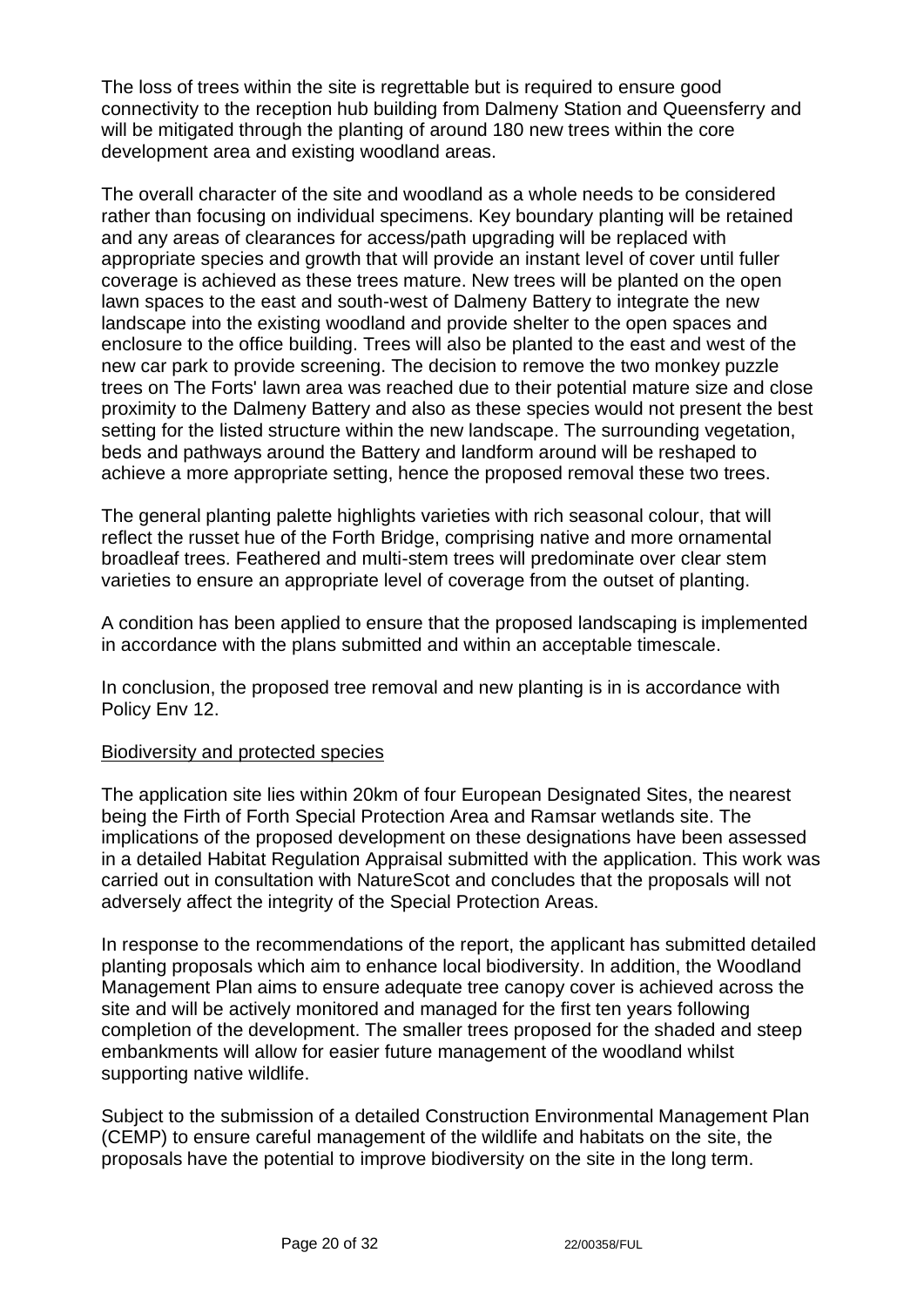A Preliminary Ecological Appraisal has also been submitted which identifies that the clearance of trees on the site could lead to the potential loss of ecological corridors and identifies that there is potential for foraging and commuting bats both within the trees and buildings. For this reason, a detailed Bat Survey has been carried out and the report identifies a roost in the swimming pool building (to be demolished) and another in the underground bunker of the Dalmeny Battery. As the development will affect a European protected species, the applicant will be required to obtain a BLIMP licence from NatureScot. Prior to issuing this licence, it is necessary for the applicant to be in receipt of planning permission. Therefore, the planning authority must be satisfied that the three tests necessary for a licence to be issued will be met. With information supplied by the applicant, the three tests have been applied to this application and it is considered likely that NatureScot will issue a licence. A suspensive condition has been applied to ensure that no demolition will start until the applicant has secured this licence.

In conclusion, the development will have no adverse impact on biodiversity or protected species, in compliance with Policy Env 16.

# **Conclusion in relation to the Development Plan**

Overall, the proposals comply with the Local Development Plan and with particular respect to the impact on built and natural heritage and sustainability.

## **d) There are any other material considerations which must be addressed?**

The following material planning considerations have been identified:

#### SPP - Sustainable development

Scottish Planning Policy (SPP) is a significant material consideration due to the LDP being over 5 years old. Paragraph 28 of SPP gives a presumption in favour of development which contributes to sustainable development. Paragraph 29 outlines the thirteen principles which should guide the assessment of sustainable development.

The proposal complies with Paragraph 29 of SPP, particularly in terms of promoting and preserving important listed structures and supporting sustainable development in a predominantly landscape setting.

#### Emerging policy context

The Draft National Planning Framework 4 is being consulted on at present and has not been adopted. As such, little weight can be attached to it as a material consideration in the determination of this application.

While City Plan 2030 represents the settled will of the Council, it has not yet been submitted to Scottish Ministers for examination. As such, little weight can be attached to it as a material consideration in the determination of this application.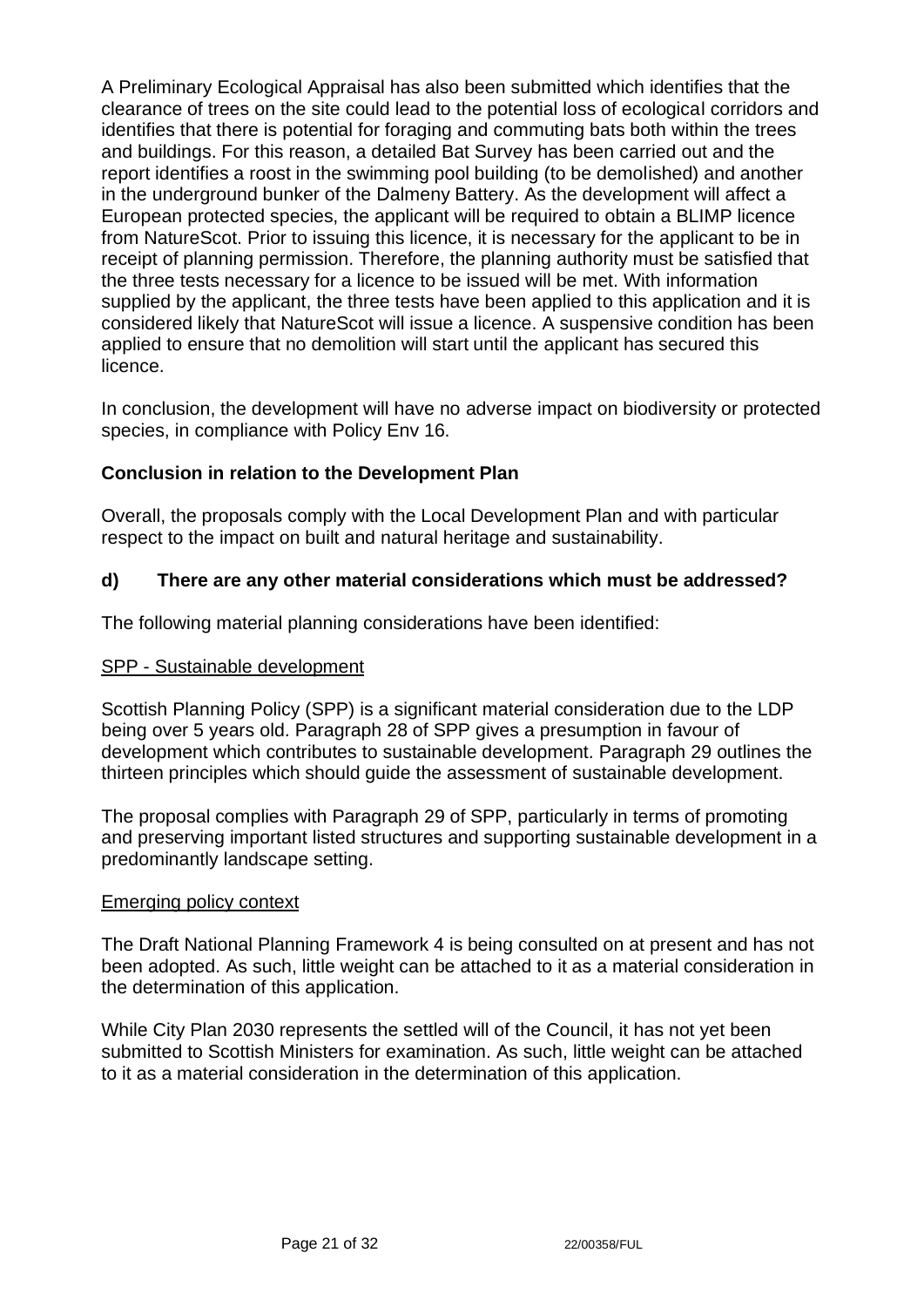# Equalities and human rights

Due regard has been given to section 149 of the Equalities Act 2010. The nature of the visitor experience will require a level of mobility and fitness to ascend the bridge, although visitors with mobility issues will be able to access the new reception hub building and other public areas. The proposed layout and design of the building and circulation paths will be accessible and on-site accessible car parking bays will be provided. The new footbridge proposed is level making the route from Dalmeny Station more accessible than via the current stepped bridge.

Consideration has been given to human rights. No impacts have been identified through the assessment and no comments have been received in relation to human rights.

#### Public representations

A summary of the representations is provided below:

## *Community Council*

Queensferry and District Community Council supports this application and seeks that the number of car parking spaces proposed is not reduced. It is essential that adequate parking is provided in a place with limited public transport and parking for tourists.

The Transport Statement contains inaccurate and misleading information, especially regarding bus services which serve Queensferry.

These comments are addressed in section c) of the assessment under subheading, "Parking, road safety and infrastructure" and any inaccurate information in the Transport Statement has been taken into account.

#### *material considerations*

**Heritage** 

- − turning Queensferry into a tourist site would be massively detrimental to the historic area;
- − the final result of the new buildings and tourist attraction will be unsightly and will not be in keeping with the history of the area;
- − wholesale changes to the setting of the Dalmeny Battery, including felling trees within its curtilage, will have an adverse effect and would require listed building consent.

These comments are addressed in sections a) and b) of the assessment and section c) under subheadings, "Principle" and "Trees". Listed building consent is not required for landscaping works affecting the setting of a listed building.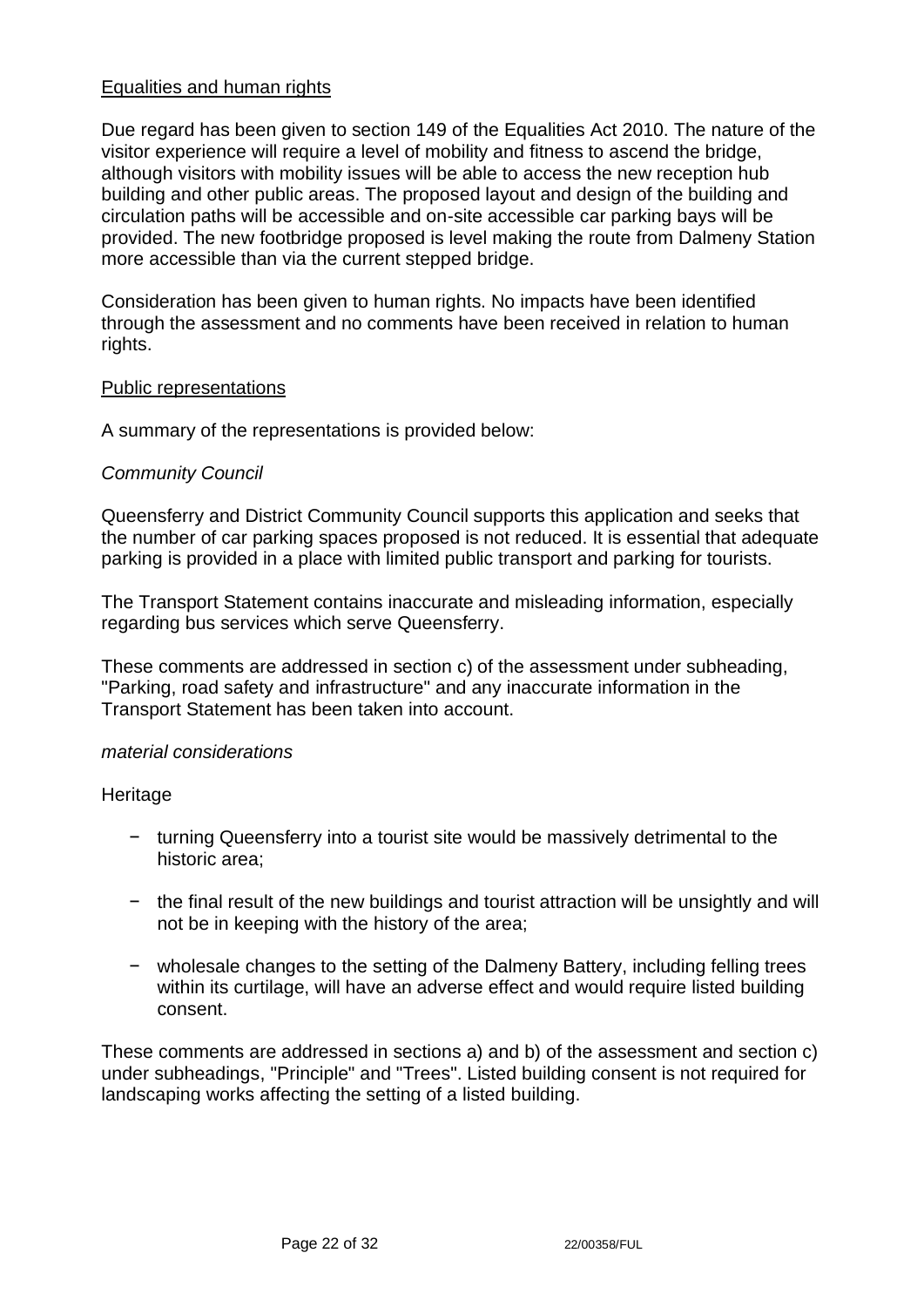# Design

- − the proposals are contrary to Policy Measure MOVEMENT 24 of the City Mobility Plan and also contrary to the Equality Act 2010 in terms of accessibility;
- − the narrow edge for cyclists on the new stairs connecting the walkway/ cycleway will exclude wheelchair access:
- − the replacement of the existing ramp at Dalmeny Station with steps will exclude those dependent on wheelchairs from safely accessing the station;
- − the lighting is inadequate for those heading west along the existing path towards the centre of Queensferry or east towards Dalmeny.

These comments are addressed in section c) of the assessment under subheadings, "Parking, road safety and infrastructure" and "Equalities and human rights". The lighting issue affects areas outwith the application site and requesting a developer contribution towards lighting would not meet any of the planning obligations tests. The existing ramp at Dalmeny Station will remain.

## **Transport**

- − the proposals will not encourage behaviour change to use sustainable travel modes;
- − there is insufficient evaluation of the available park and ride facilities north of the firth or at strategic points to the south;
- − the proposed attraction should be a car-free experience, given the excellent transport links;
- − the number of parking spaces should be reduced and based on the Council's previous decision;
- − a lack of car parking will lead to on-street parking congestion and inconsiderate and dangerous parking in residential streets;
- − increased congestion on the High Street and Hawes Brae could block lifeboat crews on emergency calls and other emergency vehicles;
- − no additional safety measures have been provided for school children on Station Road which has become the main traffic route due to the one-way system on the High Street;
- − a pedestrian crossing should be installed at the mini roundabout at the junction of Station Road/Rosshill Terrace/Dalmeny Station.

These comments are addressed in section c) of the assessment under subheadings, "Sustainability, Design and Sense of Place" and "Parking, road safety and infrastructure". Station Road and the mini roundabout at Dalmeny Station are outwith the application site and requesting a developer contribution towards road safety improvements would not meet any of the planning obligations tests.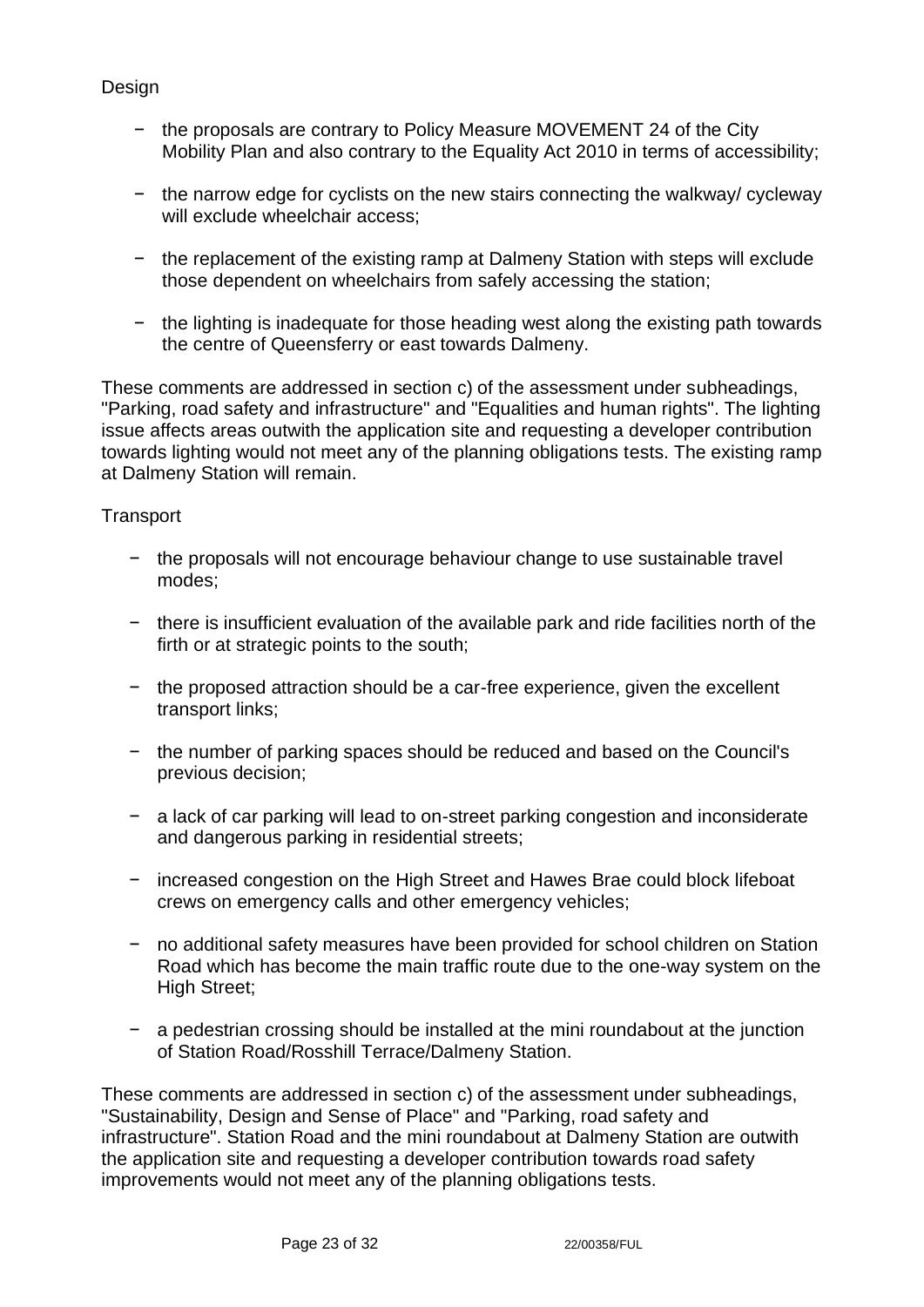## **Biodiversity**

− the removal of trees will result in loss of natural habitat for a number of birds and animals.

These comments are addressed in section c) of the assessment under subheading, "Biodiversity and protected species".

#### *support comments*

- − the public will be able to access this world-famous structure for the first time to explore its heritage and to access outstanding, world-class views;
- − the new attraction will enhance tourism in Queensferry;
- − significant landscape and architectural improvements to the area below the bridge are welcomed.

#### *non-material considerations*

- − the previous appeal process was flawed;
- − the Council should require or formally withdraw the consent for the original application;
- − the electric vehicle charging points should be accessible to residents out of operating hours of the centre;
- − adequate signage should be provided along the various walkways to indicate where the local amenities are for those visiting the centre;
- − noise increase due to construction work.

These comments are non-material in planning terms. The issues regarding signage and access to electric vehicle charging points concern operational matters which are outwith the control of the planning authority.

## **Conclusion in relation to identified material considerations**

The proposals do not raise any concerns in relation to other material considerations identified.

#### **Overall conclusion**

The development will protect the key characteristics of the iconic Forth Bridge and will preserve and enhance the essential character of Queensferry Conservation Area through the promotion of its main tourist attraction.

The proposals are acceptable in terms of the Planning (Listed Buildings and Conservation Areas) (Scotland) Act 1997 and in accordance with the Edinburgh Local Development Plan.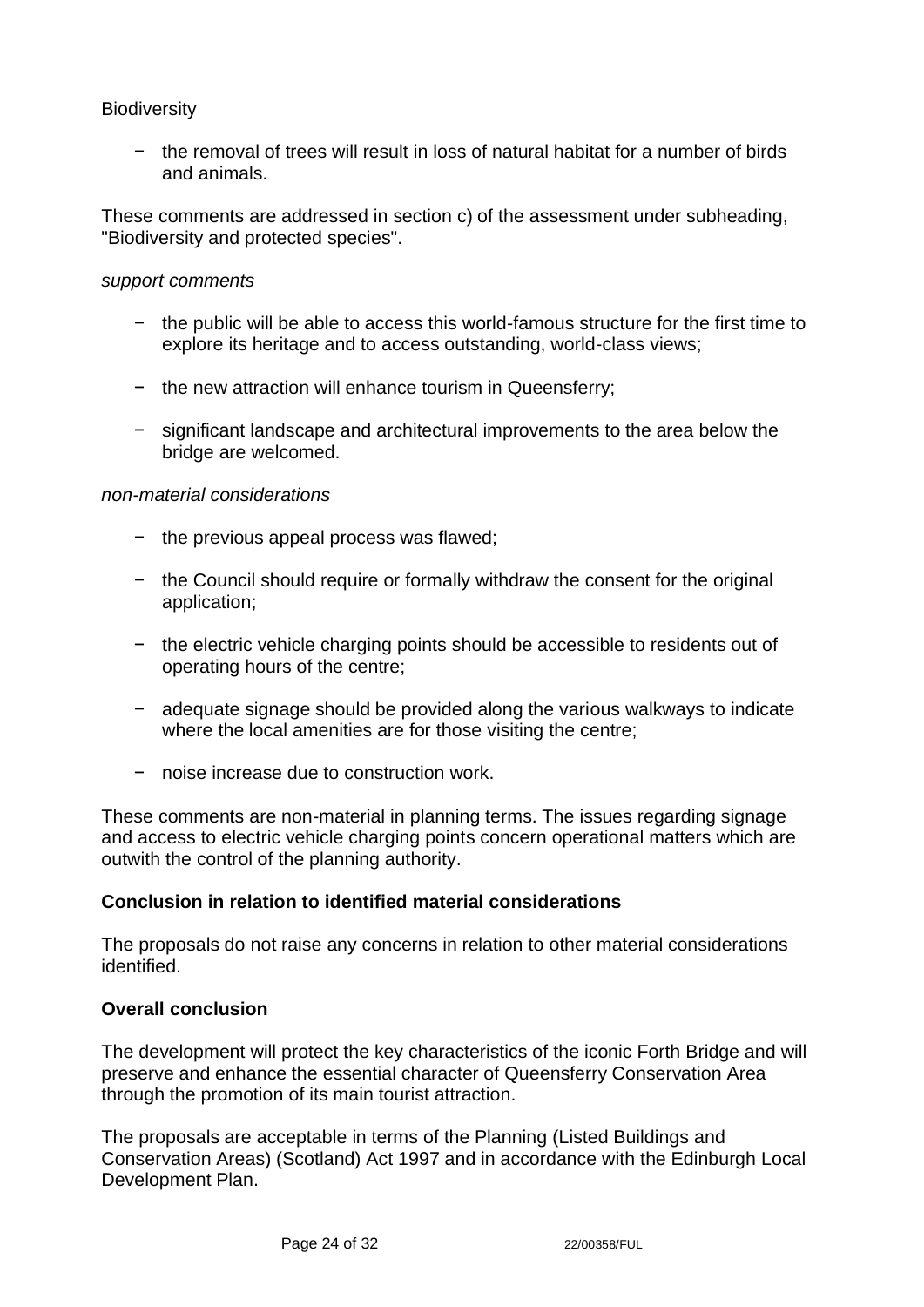There are no material considerations which indicate that the proposal should be refused. Therefore, the recommendation is to grant planning permission.

# **Section C - Conditions/Reasons/Informatives**

The recommendation is subject to the following;

# **Conditions** :-

- 1. i) Prior to the commencement of construction works on site:
- a) A site survey (including intrusive investigation where necessary) must be carried out to establish, either that the level of risk posed to human health and the wider environment by contaminants in, on or under the land is acceptable, or that remedial and/or protective measures could be undertaken to bring the risks to an acceptable level in relation to the development; and
- b) Where necessary, a detailed schedule of any required remedial and/or protective measures, including their programming, must be submitted to and approved in writing by the Planning Authority.
- ii) Any required remedial and/or protective measures shall be implemented in accordance with the approved schedule and documentary evidence to certify those works shall be provided for the approval of the Planning Authority.
- 2. No development shall take place on the site until the applicant has secured and implemented a programme of archaeological work (historic building recording, excavation, analysis and reporting, publication, interpretation and public engagement) in accordance with a written scheme of investigation which has been submitted by the applicant and approved by the Planning Authority.
- 3. Details of the finishes and fixtures for the new walkways and platforms on the Forth Bridge, including handrails, shall be submitted to and approved in writing by the Planning Authority before work is commenced on site.
- 4. Details of the finish and fixtures for the steel mesh capping on the Dalmeny Battery shall be submitted to and approved in writing by the Planning Authority before work is commenced on site.
- 5. A detailed specification, including trade names where appropriate and sources, of the proposed materials for the reception hub building and hardstanding materials throughout the site and a paint colour specification for the external office walls, including outbuildings, shall be submitted to and approved in writing by the Planning Authority before the construction of the new elements and painting hereby approved are commenced on site; Note: samples of the materials may be required.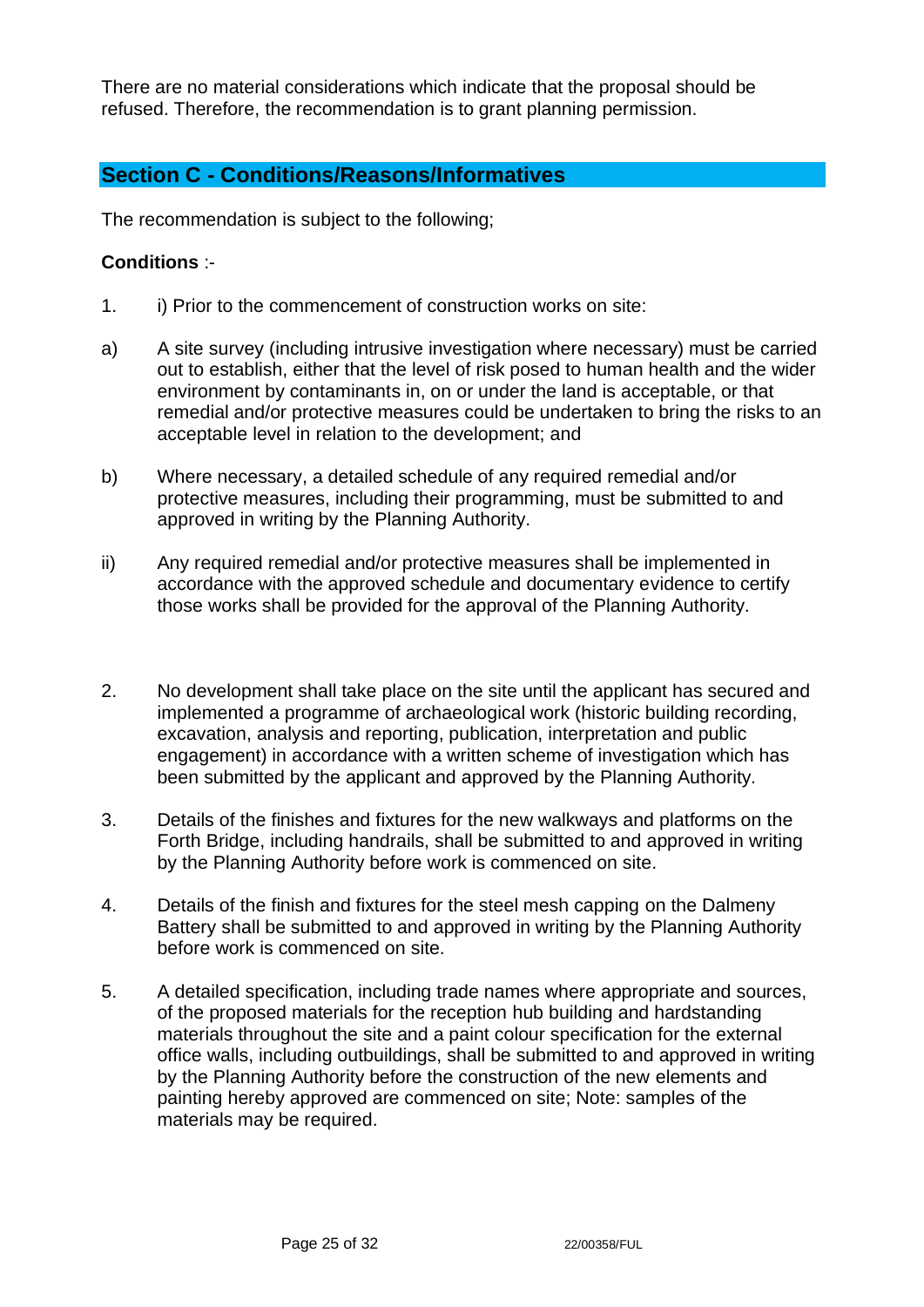- 6. Details of the proposed cycle parking racks, both external and within in the new stores and including provision for various bicycle types, shall be submitted to and approved in writing by the Planning Authority before work is commenced on site.
- 7. The approved landscaping scheme shall be fully implemented within six months of the completion of the development. For a period ten years of commencement of the development hereby approved, an annual inspection of the trees and woodland will be carried out and submitted to the Planning Authority for review. A programme of operation should be agreed focussing on maintenance and after care. A full tree survey report shall be prepared every five years and submitted to the Planning Authority for on-going monitoring and management of the site.
- 8. Only the tree/s shown for removal on the approved drawing/s shall be removed, and no work shall be carried out on the remaining trees at any time without the approval of the Planning Authority.
- 9. The trees on the site shall be protected during the construction period by the erection of fencing, in accordance with BS 5837:2012 " Trees in relation to design, demolition and construction".
- 10. Prior to the commencement of works a Construction Environmental Management Plan (CEMP) will be submitted to the Planning Authority for approval, in consultation with relevant Statutory Consultees. The CEMP will detail the procedures and methods to be followed to minimise any potential adverse effects of construction on the local environment and shall include the following;
	- a) a risk assessment of potentially damaging construction activities;
	- b) a risk assessment of tree loss on the bank stability;
	- c) the identification of "biodiversity protection zones";
	- d) practical measures (both physical measures and sensitive working practices) to avoid or reduce impacts during construction;
	- e) the location and timing of sensitive works to avoid harm to biodiversity features;
	- f) the times during construction when specialist ecologist need to be present on the site to oversee works;
	- g) the responsible persons and lines of communication;
	- h) the role and responsibilities on site of ecological clerk of works (ECow) or similar competent person and
	- i) the use of protective fences, exclusion barriers and warning signs.
- 11. No demolition shall commence until the applicant has secured the appropriate licence from NatureScot in respect of any bat roosts within the buildings.
- 12. The footpath and cycleway connections linking Dalmeny Station and the national cycle route as shown on the approved drawings shall be fully implemented and open prior to the opening of the Forth Bridge Experience.
- 13. The hours of operation shall be restricted to 08:00 until 22:00.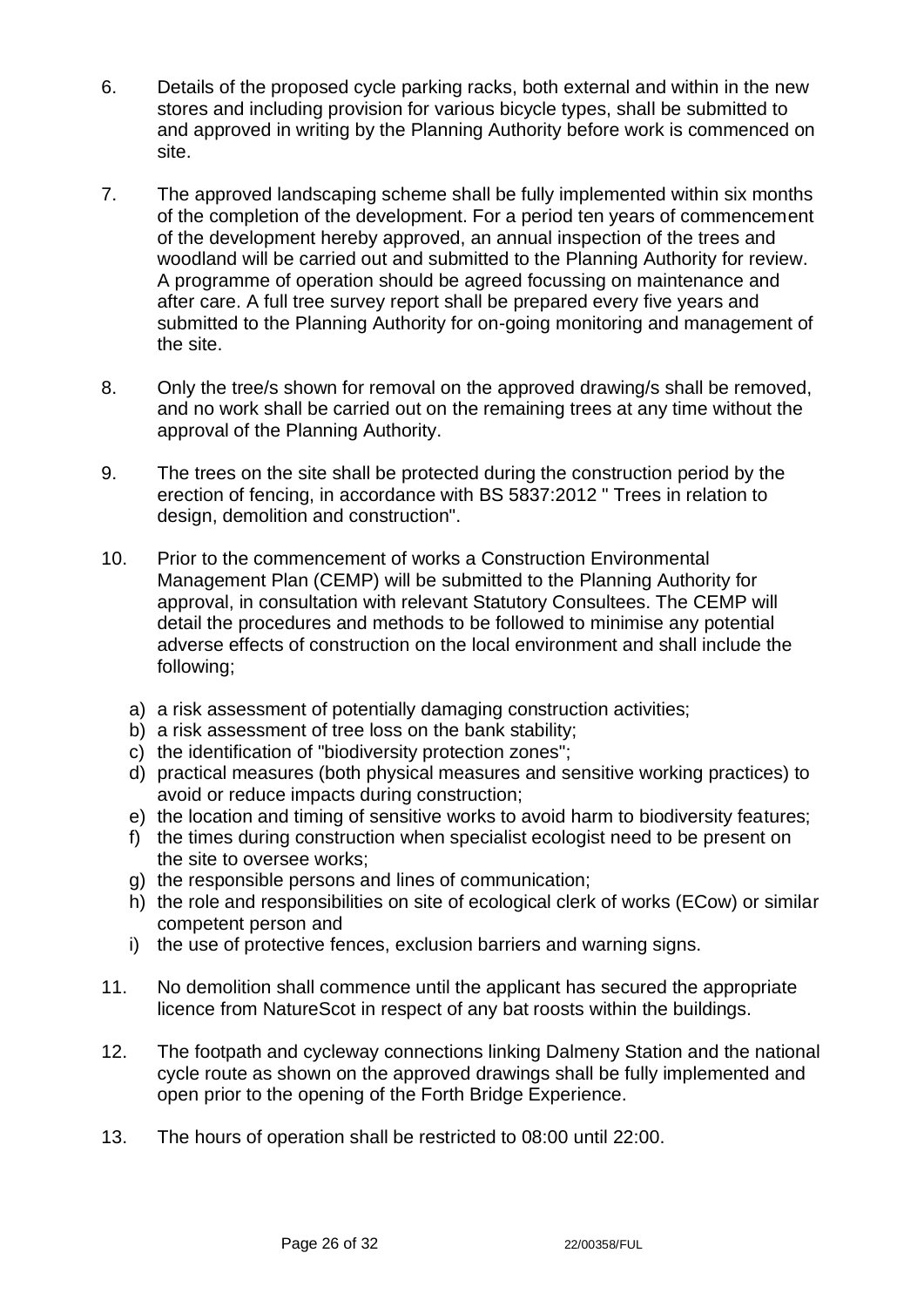# **Reasons**: -

- 1. In order to protect the amenity of the users of the development.
- 2. In order to safeguard the interests of archaeological heritage.
- 3. In order to safeguard the character of the statutorily listed building.
- 4. In order to safeguard the character of the statutorily listed building.
- 5. In order to enable the planning authority to consider this/these matter/s in detail.
- 6. In order to enable the planning authority to consider this/these matter/s in detail.
- 7. In order to ensure that the approved landscaping works are properly established on site.
- 8. In order to safeguard protected trees.
- 9. In order to safeguard protected trees.
- 10. In order to safeguard the interests of nature conservation.
- 11. To ensure adequate protection of European Protected Species on the site.
- 12. In order to encourage sustainable modes of transport to the new attraction.
- 13. In order to safeguard the amenity of neighbouring residents and other occupiers.

## **Informatives**

It should be noted that:

- 1. Consent shall not be issued until a suitable legal agreement has been concluded to secure the following:
- − the sum of £2,000 to progress a suitable order to introduce waiting and loading restrictions on Hawes Brae as necessary
- − the sum of £2,000 to promote a suitable order to introduce a 30pmh speed limit on Hawes Brae, and subsequently install all necessary signs and markings at no cost to Council; and
- − the provision of an uncontrolled pedestrian crossing on Hawes Brae adjacent to the site access.

The legal agreement should be concluded within 6 months of the date of this notice. If not concluded within that 6 month period, a report will be put to committee with a likely recommendation that the application be refused.

2. The development hereby permitted shall be commenced no later than the expiration of three years from the date of this consent.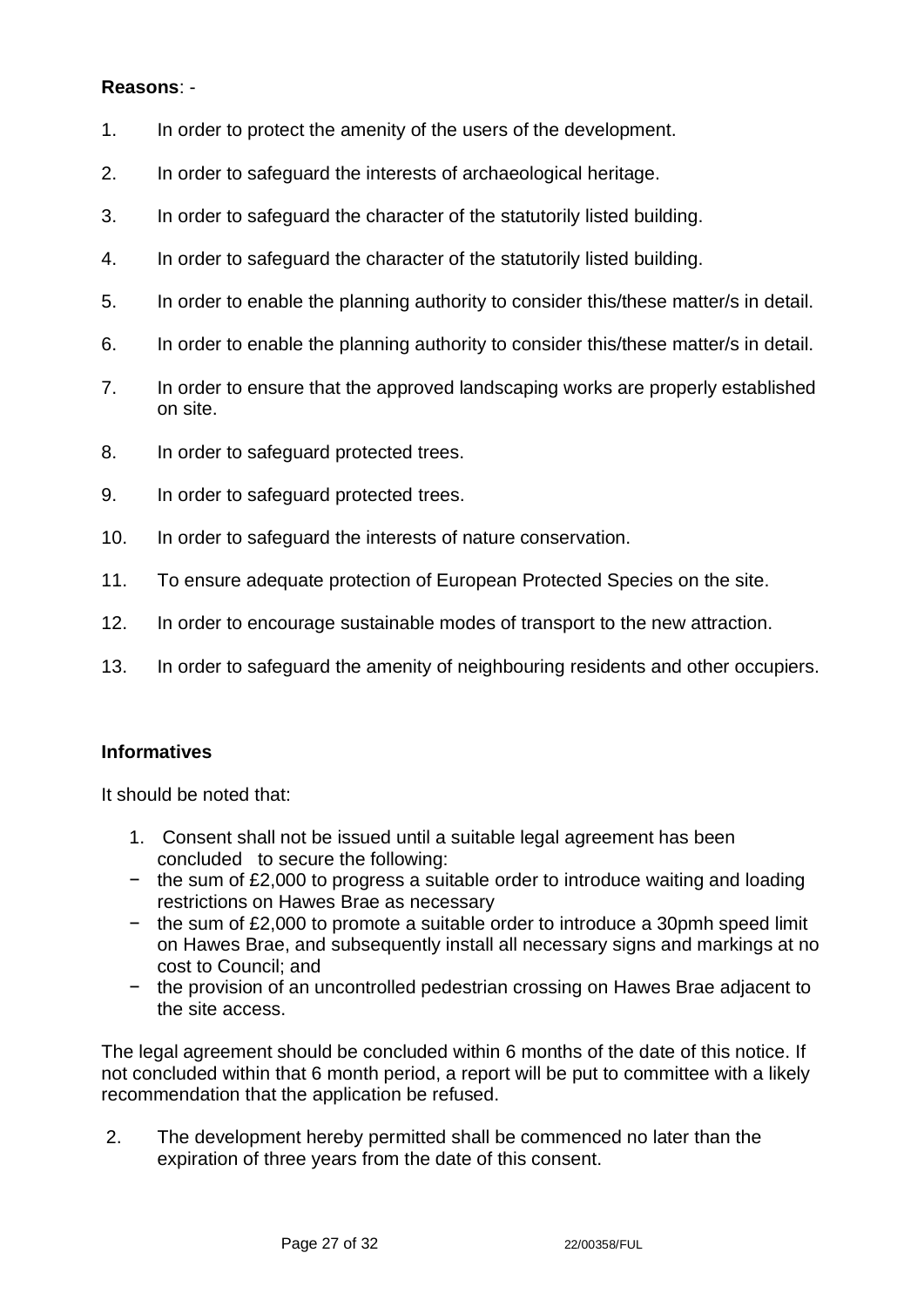- 3. No development shall take place on the site until a 'Notice of Initiation of Development' has been submitted to the Council stating the intended date on which the development is to commence. Failure to do so constitutes a breach of planning control, under Section 123(1) of the Town and Country Planning (Scotland) Act 1997.
- 4. As soon as practicable upon the completion of the development of the site, as authorised in the associated grant of permission, a 'Notice of Completion of Development' must be given, in writing to the Council.
- 5. In accordance with the Council's City Mobility Plan policy, the applicant should consider developing a Travel Plan including provision of a high-quality map of the neighbourhood (showing cycling, walking and public transport routes to key local facilities) and timetables for local public transport.
- 6. All accesses must be open for use by the public in terms of the statutory definition of 'road' and require to be the subject of applications for road construction consent. The extent of adoptable footways, footpaths, cycle tracks, verges is to be agreed. The applicant should note that this will include details of lighting, drainage, Sustainable Urban Drainage, materials, structures, layout, design and specification.
- 7. Any work affecting adopted road must be carried out under permit and in accordance with the specifications. See Road Occupation Permits http://www.edinburgh.gov.uk/downloads/file/1263/apply\_for\_permission\_to\_creat e\_or\_alter\_a\_driveway\_or\_other\_access\_point.
- 8. All accessible parking places should comply with the Disabled Persons Parking Places (Scotland) Act 2009. The Act places a duty on the local authority to promote proper use of parking places for disabled persons' vehicles. The applicant should therefore advise the Council if bays should be enforced under this legislation. A contribution of £2,000 will be required to progress the necessary traffic order but this does not require to be included in any legal agreement. All disabled persons parking places must comply with Traffic Signs Regulations and General Directions 2016 regulations or British Standard 8300:2009 as approved.

## **Background Reading/External References**

To view details of the application go to the [Planning Portal](https://citydev-portal.edinburgh.gov.uk/idoxpa-web/applicationDetails.do?activeTab=summary&keyVal=R6DHT5EWMY000)

**Further Information -** [Local Development Plan](https://www.edinburgh.gov.uk/local-development-plan-guidance-1/edinburgh-local-development-plan/1)

**Date Registered: 27 January 2022**

## **Drawing Numbers/Scheme**

01-20, 21A-25A, 26, 27A-30A + 31-33

Scheme 1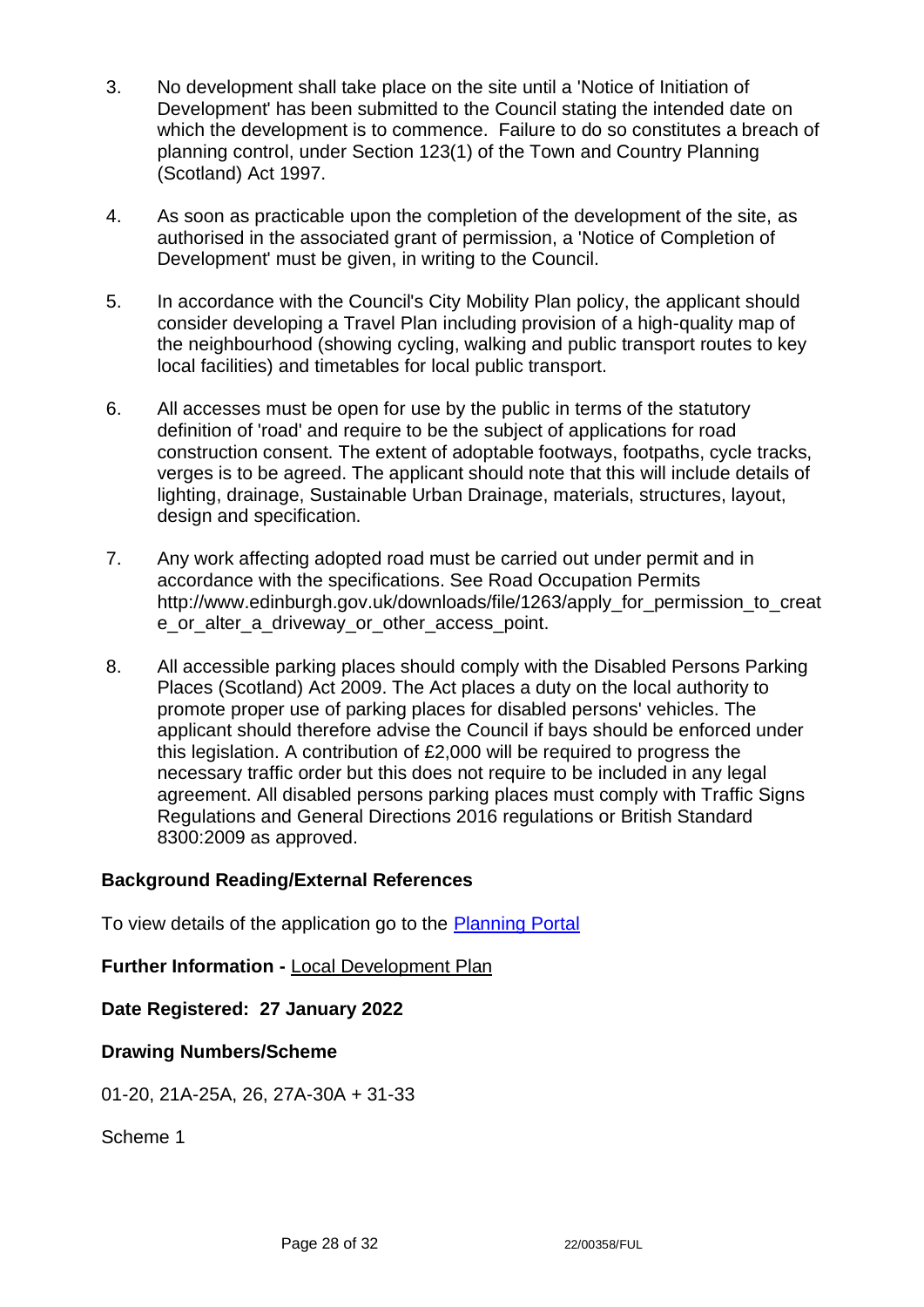# **David Givan Chief Planning Officer PLACE The City of Edinburgh Council**

Contact: Clare Macdonald, Senior Planning Officer E-mail: clare.macdonald@edinburgh.gov.uk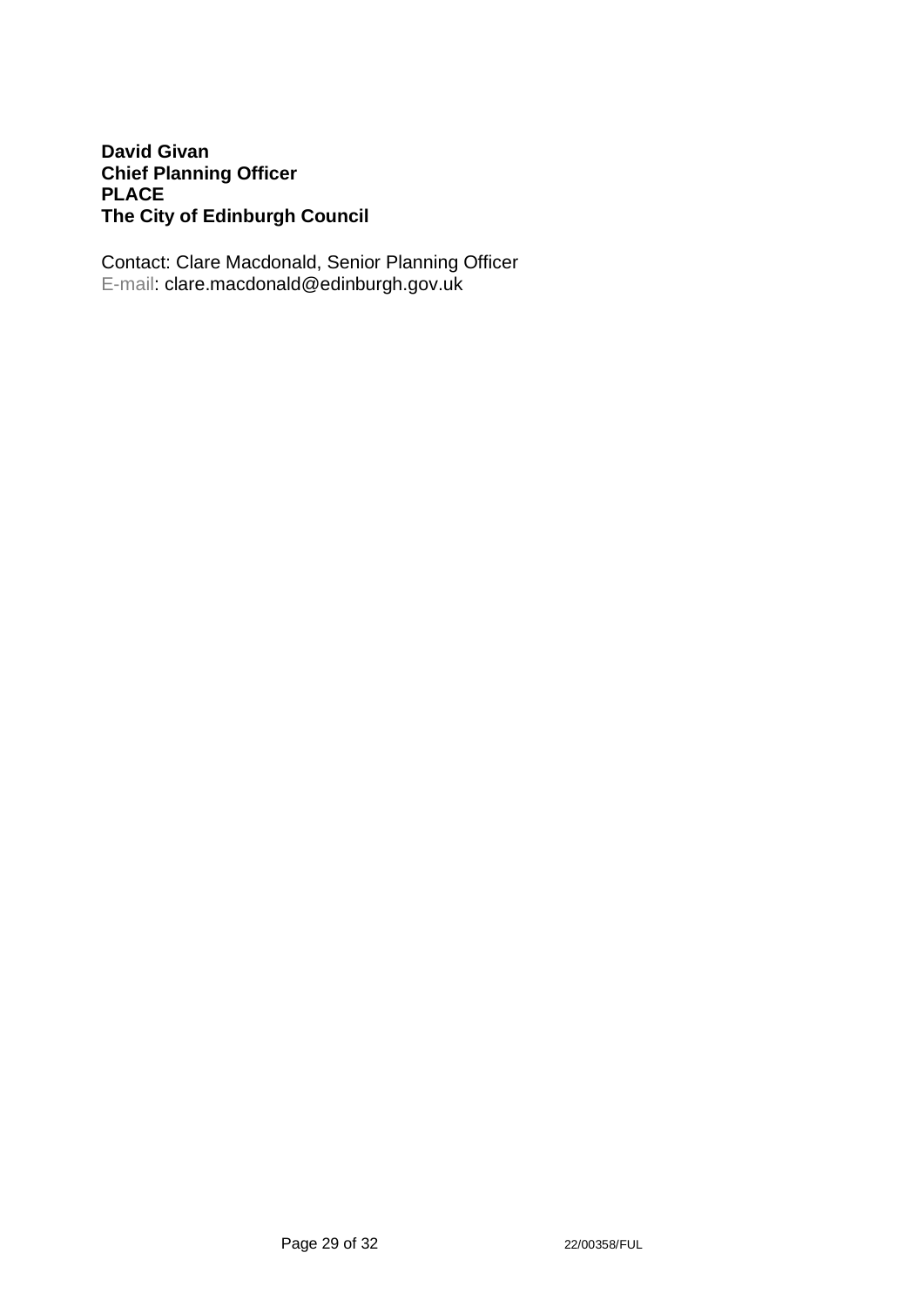Appendix 1

# **Summary of Consultation Responses**

NAME: Transportation Planning

COMMENT: No objections to the application subject to conditions or informatives as appropriate being applied regarding:

- − -financial contributions for a waiting and loading restrictions order and speed limit order on Hawes Brae;
- − -a controlled pedestrian crossing on Hawes Brae;
	- the design of cycle parking spaces;
	- open accesses;
	- a Travel Plan; and
	- work affecting adopted roads and accessible parking places.

DATE: 24 May 2022

#### NAME: Environmental Protection

COMMENT: No objections to the proposed development, subject to a condition regarding potential ground contamination and remedial measures, if required. DATE: 15 February 2022

#### NAME: Edinburgh Airport

COMMENT: The development does not conflict with aerodrome safeguarding criteria, so Edinburgh Airport has no objection to this proposal. DATE: 25 February 2022

#### NAME: Flood Planning

COMMENT: The application does not take cognisance of the Edinburgh Design Guidance regarding suface water management. The filling in and building on top of the existing ponds would not generally be supported and the applicant should consider above ground surface water attenuation and treatment features. DATE: 18 March 2022

#### NAME: Archaeologist

COMMENT: The application lies within a site of archaeological significance. Accordingly, a condition should be applied to ensure that a programme of archaeological work, including provision for public/community engagement, is undertaken prior to development. DATE: 14 February 2022

NAME: Outdoor Sport and Learning COMMENT: No comments received. DATE:

NAME: Lothian and Borders Badger Group COMMENT: No comments received. DATE:

NAME: Cyclists' Touring Club (CTC) Scotland COMMENT: No comments received. DATE: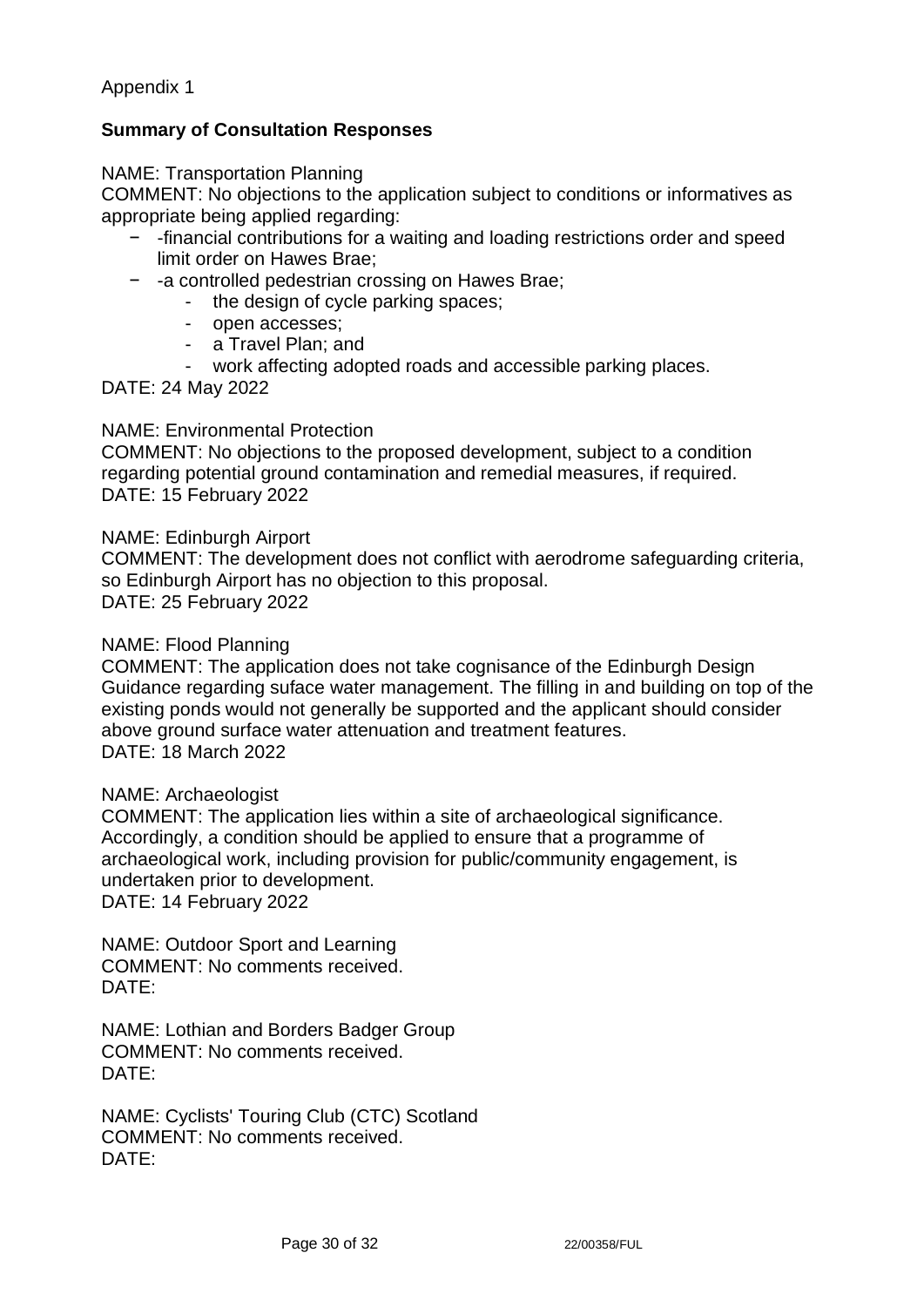NAME: Historic Environment Scotland

COMMENT: The relocation (and new design) of the reception building will not cause any significant harm to the Forth Bridge, nor the category A listed Dalmeny Battery. Historic Environment Scotland is content for the application and proposals to proceed. DATE: 24 February 2022

NAME: Fife Council COMMENT: No comments received. DATE:

NAME: River Forth Fisheries COMMENT: No comments received. DATE:

NAME: Network Rail COMMENT: Network Rail has no comments/objections. DATE: 16 February 2022

NAME: Police Scotland COMMENT: No comments received. DATE: 24 February 2022

NAME: NatureScot COMMENT: Based on the information provided, the proposal will not adversely affect the integrity of the Firth of Forth Special Protection Area. DATE: 4 March 2022

NAME: Scottish Rights of Way COMMENT: No comments received. DATE:

NAME: Queensferry and District Community Council COMMENT: Queensferry and District Community Council supports this application and seeks that the car parking spaces allocated in this application are not reduced, as it is essential that adequate parking is provided.

DATE: 4 March 2022

The full consultation response can be viewed on the **Planning & Building Standards** [Portal.](https://citydev-portal.edinburgh.gov.uk/idoxpa-web/applicationDetails.do?activeTab=summary&keyVal=R6DHT5EWMY000)